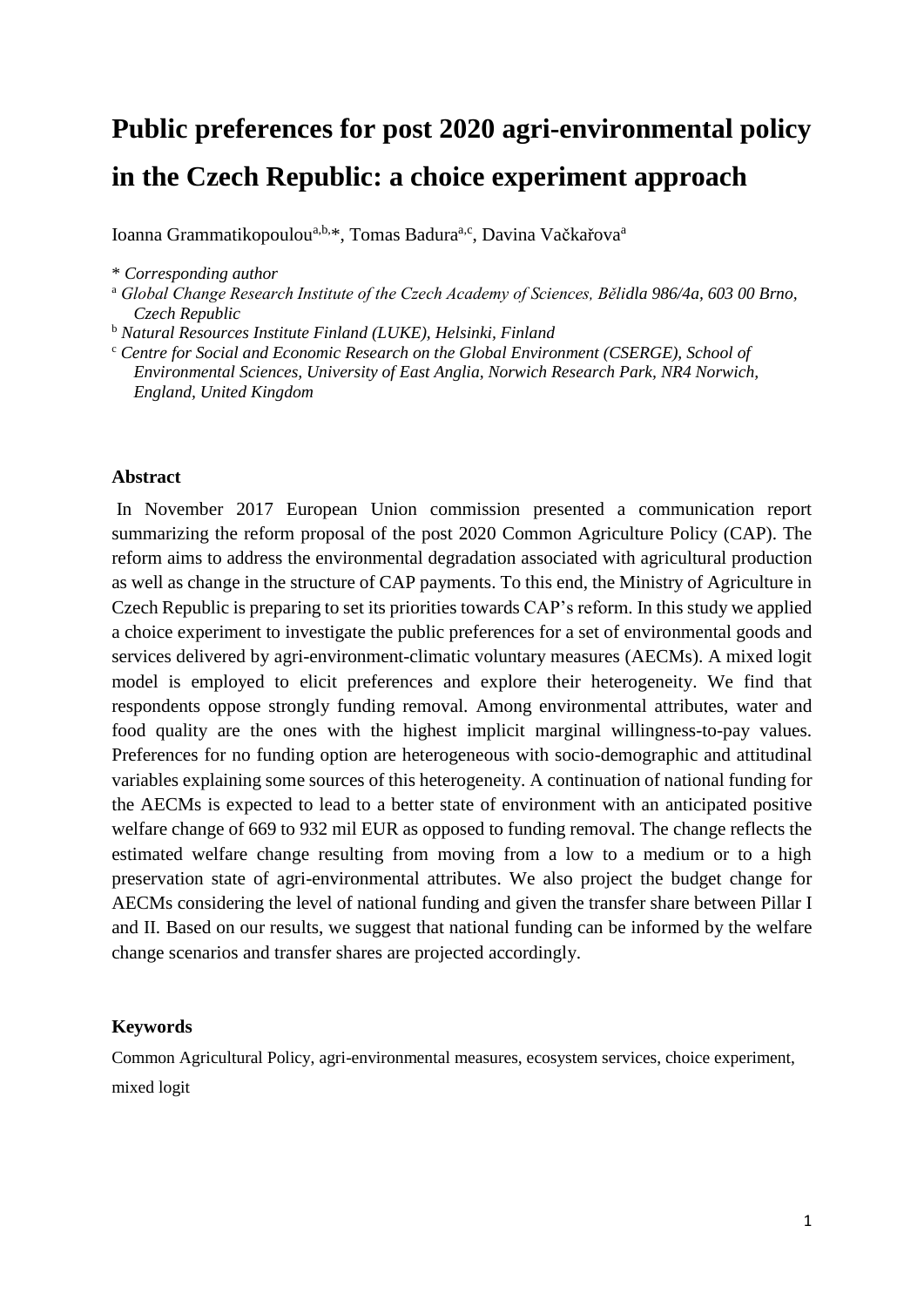#### **1. Introduction**

The intensification of agricultural production in the European Union (EU) has led to a substantial increase in food production, but caused significant loss of biodiversity and ecosystem degradation (Zhang et al., 2007; Huang et al., 2005; Pretty 2018). This degradation is largely associated with the way farmers have been financially incentivised to produce the food - what is also known as the EU's Common Agricultural Policy (CAP) – which in many cases led to water quality and soil deterioration, increased carbon emissions and biodiversity loss (Pe'er et al., 2014). Despite previous policy reforms, agriculture remains dominant driver of biodiversity and ecosystem services loss (Pe'er et al., 2014). In the Czech Republic, for example, the entering in the EU's CAP has been associated with a significant loss of bird diversity (Reif and Vermouzek, 2018) which is used as a major indicator of EU's Biodiversity Strategy (Gregory, 2006). Transitioning towards more sustainable agricultural practice is therefore the key factor for not only maintaining valuable species and habitats (Power 2010) and securing EU's food supply, but also to provide a range of agriculture-related public goods including climate adaptation, recreation, amenity value or cultural identity and employment.

It is widely viewed that the environmental degradation associated with agriculture in the EU can be addressed by a change in the structure of payments that farmers receive from the national governments (Bateman and Balmford, 2018). EU commission has consequently proposed the post 2020 CAP reform aiming to simplify and modernize CAP by incentivising generation of environmental public goods and allowing more flexibility for the Member States (MS) to structure the funding at the national level. The communication report that summarises this reform proposal, titled 'The future of food and farming' (European Commission, 2017), was presented in November 2017.

The current green architecture of CAP includes the cross compliance and green measures which are under Pillar I direct payments program and the voluntary agri-environment and climate measures (AECMs) which are part of Pillar II rural development program. On the 1st of June 2018, the EU Commission presented a legislative proposal on CAP beyond 2020 (EC, 2017). The future structure of CAP is planning to embrace more flexible, result-oriented and locally targeted measures (Burton and Schwarz, 2013; Hart et al., 2018). The proposed architecture introduces the enhanced conditionality and the eco-schemes under Pillar I and climate/environmental schemes under Pillar II. MS can combine mandatory and voluntary measures in Pillar I and Pillar II in order to meet the nine general objectives of CAP relating to the economic, environmental and social importance of the policy, defined at the EU level (EC,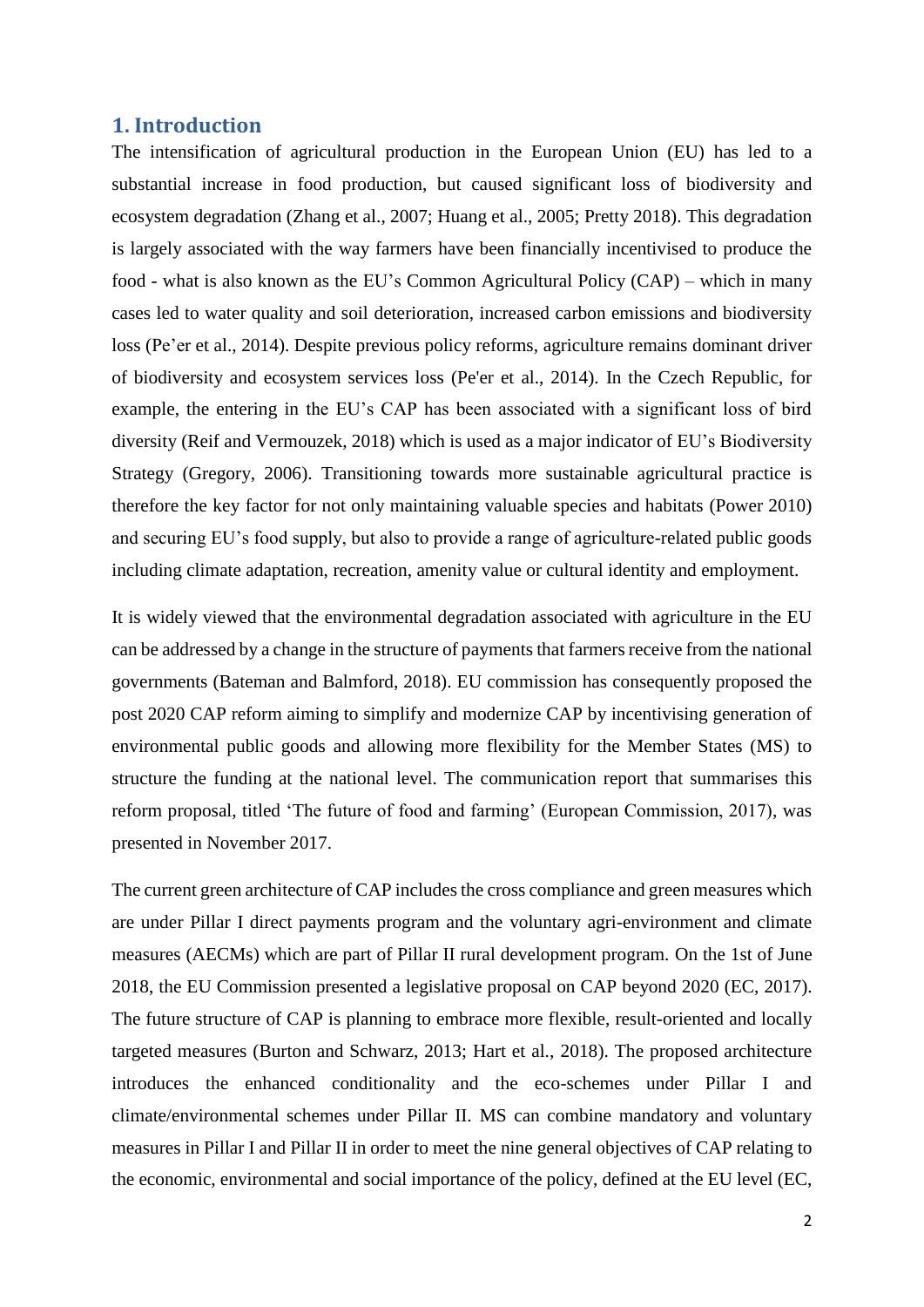2018 pp.11). Environment and climate are among the underlined objectives of CAP reform. MS are expected to make a greater contribution (than they currently do) to overall environmental-and-climatic related EU objectives that include climate action, environmental care, landscape and biodiversity concerns (EC, 2018-Article 92).

In line with these recent developments the Ministry of Agriculture in Czech Republic is interested to evaluate the impacts of current agricultural policy on the environment in the context of the preparation of the country's priorities towards the next planning period. This should be in accordance with the environmental and climate objectives of the EU which will also aim to reflect the citizens' concerns regarding sustainable and environmentally-friendly agricultural production, including biodiversity, climate, ecosystem services and health and nutrition concerns (Recanati et al., 2019). An important information that can support these aims is the investigation of citizens' preferences for agriculture-related ecosystem services, biodiversity and climate change mitigation and adaptation under different funding schemes within CAP, that this study aims to examine.

This study evaluates public preferences towards provision of public goods and ecosystem services by AECMs in the Czech Republic. In order to inform the decision-makers in their preparation of strategic plans for the next period of CAP, we employed a choice experiment, a stated preference method that can help to estimate the welfare changes related to environmental policies and associated changes in public good provision. Our study objectives are the following. First to understand citizens' preferences for the way in which the future strategy addresses the major agri-environmental climatic objectives of CAP. To this end, we explore the variability in the elicited preferences for these objectives across the sample population and assess the relative importance that the public puts on the different environmental objectives that the new CAP proposal sets to achieve. The last objective is to evaluate the potential aggregated public welfare generated from three policy options that the Czech government might consider in forming its future CAP strategy and to explore the potential structure of funding (and potential transfers) between the two CAP pillars. The study closes with discussion of the policy implications of the results.

### **2. Choice experiment methods in agri-environmental policy assessment**

The choice experiment (CE) is a questionnaire-based method often used to elicit individual preferences for hypothetical environmental changes with impacts on the provision of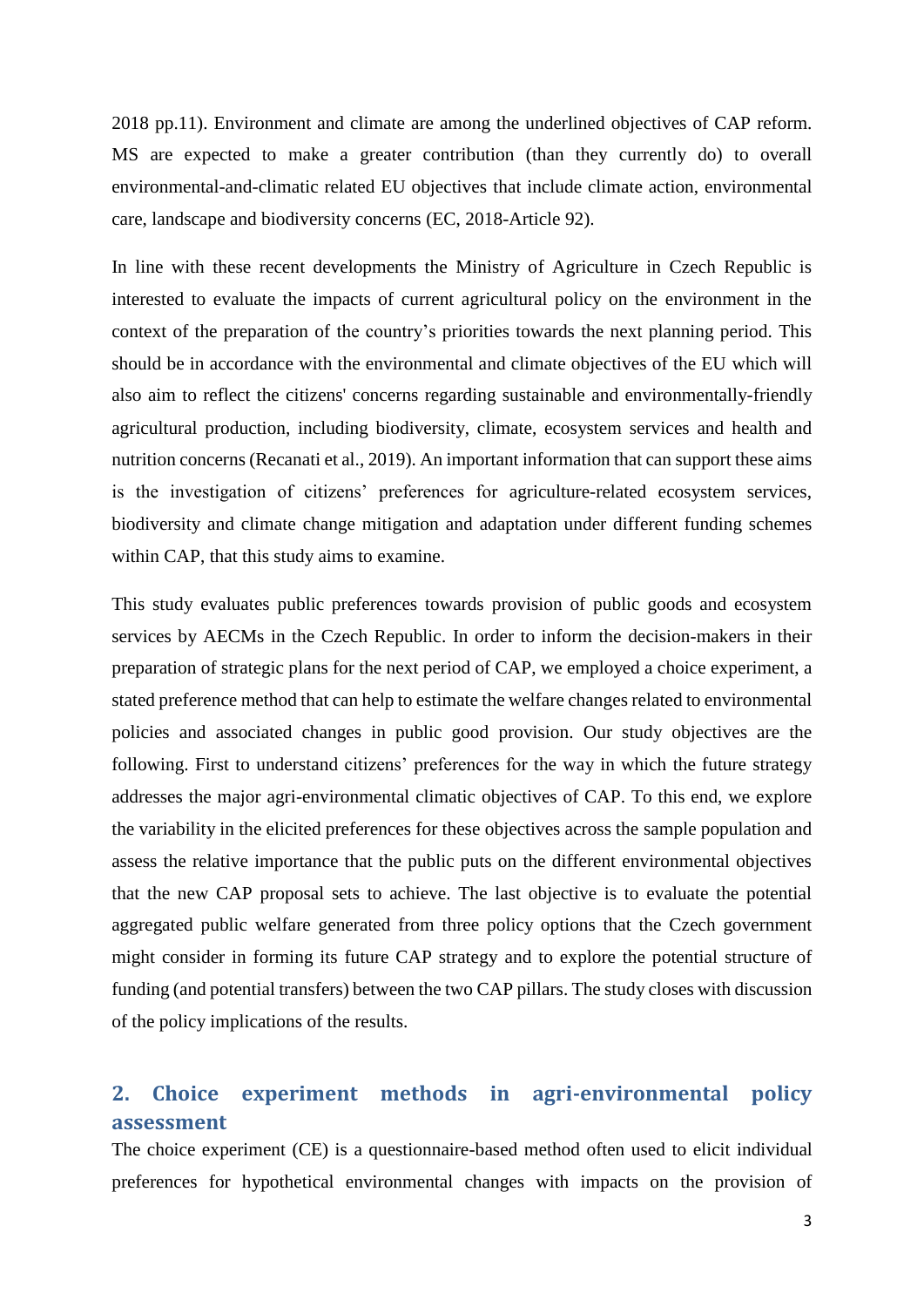ecosystem goods and services. This method provides certain advantages when evaluating public goods for which there is no direct market price indicator, and when both use and nonuse values of public goods are involved (Bateman et al., 2002). In CE, choices are described in terms of their attributes and the levels these attributes can take. Respondents are usually presented with a repeated set of choice situations in which they are asked to select between number of alternatives. Each alternative is described by different levels of preselected attributes, and the respondents are asked to choose the one they most prefer. A monetary attribute representing the cost of the choice is often included in the list of attributes for each choice in the choice set. A *status quo* alternative may also be part of the choice sets, reflecting the baseline or 'no change' situation free of cost. In this way, respondents face a trade-off between preferred changes and the cost of making these changes.

CE are often suggested as a prominent stated-preference technique to evaluate agrienvironmental protection programs often described in terms of ecosystem services at different preservation levels (Huang et al., 2015; Villanueva et al., 2017). CE can account for the complex character of such programs (Bennett and Blamey, 2001; Hanley et al., 2001), through surveying respondents about their choices between multiple options which are described by number of attributes. Analysing these responses can reveal how respondents would trade-off different levels of choice attributes against payments as well as between each other. When it comes to policy design knowledge of trade-offs offers valuable information.

CE has been employed in past literature to assess citizens' preferences for agri-environmental policy and specific bundle of ecosystem services (demand side) as well as to assess the farmers' preferences for specific agri-environmental measures (supply side). From a supply side, Espinosa-Goded et al. (2010) used a CE to investigate farmers' ex-ante preferences for key elements of agri-environmental scheme design. Rocchi et al. (2017) elicited the preferences of a group of farmers about agri-environmental actions to be applied in the buffer areas of a natural regional park and Villanueva et al., (2017) explored farmers' preferences towards agrienvironmental schemes across different agricultural subsystems. From the demand side, Novikova et al., (2017) applied a CE to explore the preference of residents for agro-ecosystem services at national scale and Varela et al., (2018) examined the demand for enhanced biodiversity of small forest patches in agricultural landscape through a CE. Hynes et al., (2010) estimated the welfare values for an agri-environmental policy using both contingent and CE approaches. Badura et al. (2019) explored spatial aspects of preferences for agro-environmental interventions in Great Britain and Liekens et al. (2013) estimated a value function for agricultural land use change in Belgium. Many of the above-mentioned studies highlight the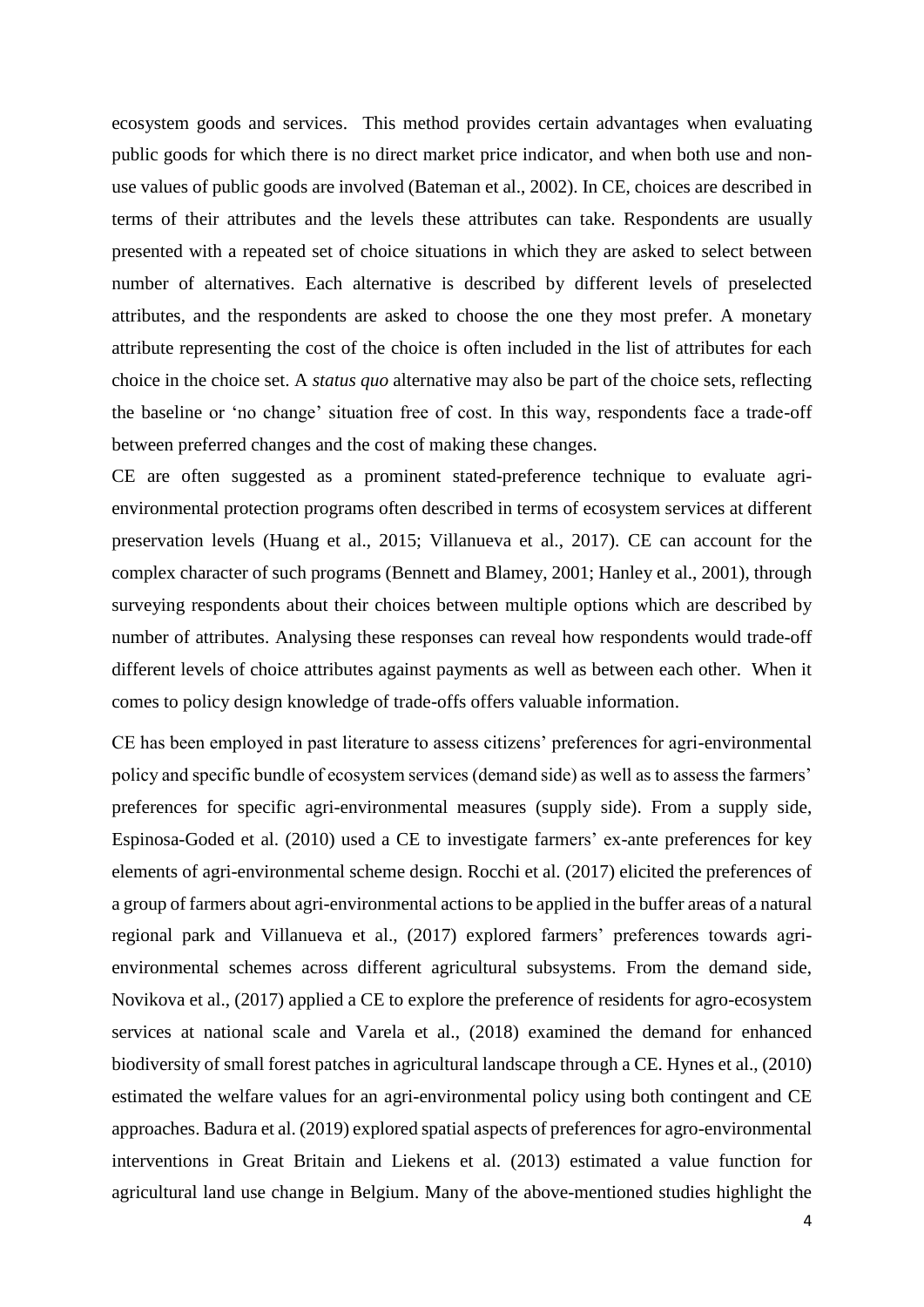presence of heterogeneous preferences and segmentation of respondents with distinct preferences. Both supply-side and demand-side CE applications are useful to inform policy makers about the public preferences for agricultural policies and the feasibility of these policies from farmers' perspective. What is often missing, however, is an explicit link to pressing policy questions – this is where our application aims to contribute. We use a demand-side CE designed for the Ministry of Agriculture in order to inform an ongoing process of National CAP Strategic Plan formation. It provides analysis of public preferences for the CAP pillar II policy characteristics and illustrates how the results could be used to advise on national funding strategy in light of different scenarios of CAP pillar II budget projections. More specifically, we use aggregate welfare estimates to determine different level of funding that the Czech Republic might consider to allocate to AECMs in order to follow the policy scenarios from the choice experiment.

### **3. Data and methods**

#### **3.1 Research design and valuation methods**

#### **3.1.1. Survey instrument**

In October 2017 a questionnaire survey was developed and distributed to a representative sample of the citizens of the Czech Republic. The survey was implemented through an internetbased platform to a panel of respondents by a professional company Ipsos and yielded a total of 1,000 responses used for the analysis. Respondents were randomly sampled. Table 1 reports the sample and population mean values in regards to gender, age and education. One sample ttest revealed no statistical difference between the sample and the population mean across gender, age and tertiary education variables.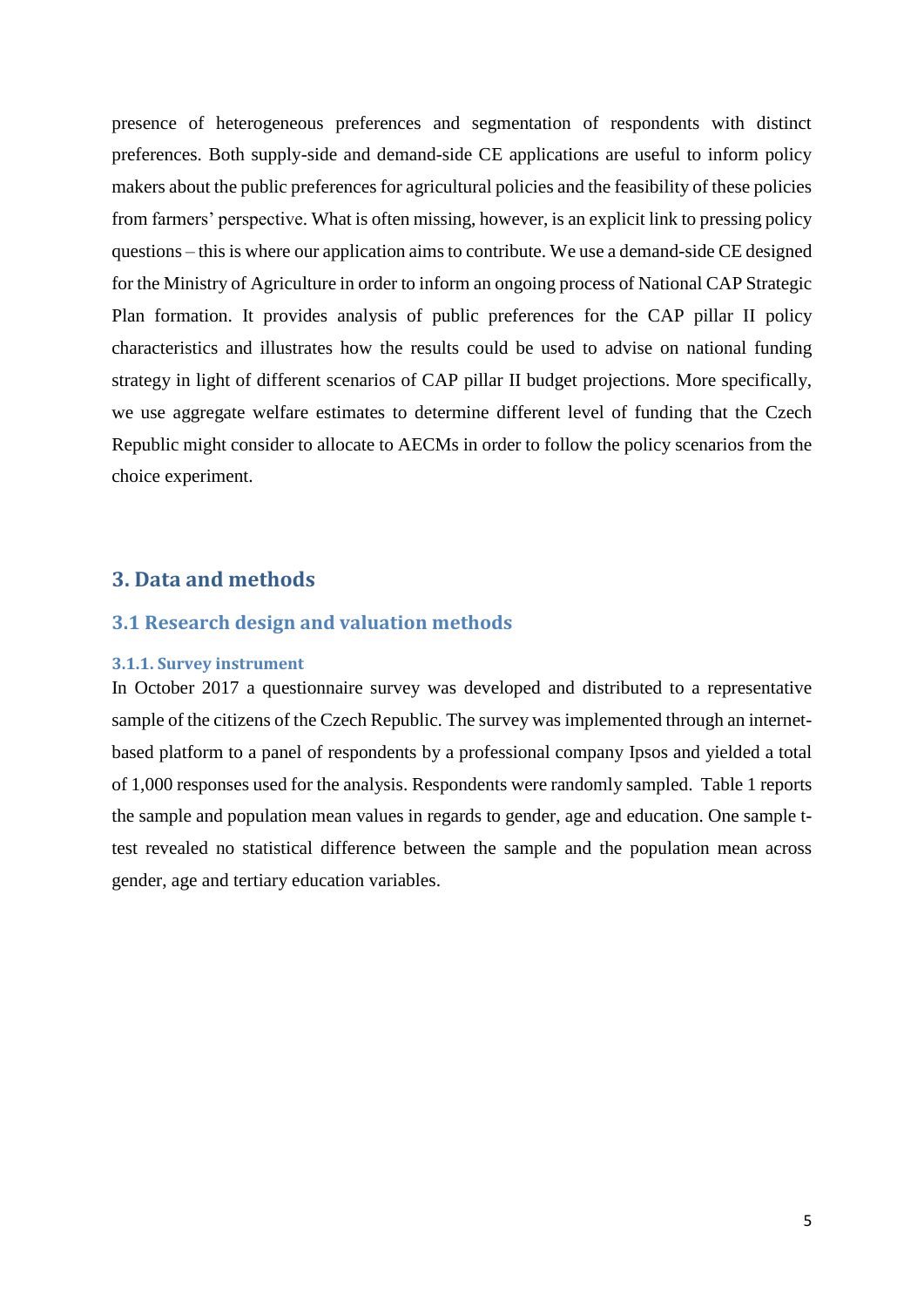| <b>Variables</b>                                            | Sample mean | Population mean <sup>1</sup> | $Sig.(2-tailed)$ |
|-------------------------------------------------------------|-------------|------------------------------|------------------|
| Female (%)                                                  | 49.5        | 51.0                         | 0.343            |
| Age (years)                                                 | 41.37       | 41.0                         | 0.387            |
| Education                                                   |             |                              |                  |
| No formal education to secondary education                  | 47.9        | 53.9                         | 0.000            |
| Upper secondary to post-secondary professional<br>education | 38.8        | 32.9                         | 0.000            |
| Tertiary education                                          | 13.3        | 12.5                         | 0.457            |

Table 1: Profile of respondents

<sup>1</sup>: Source: Population census data, 2011 [\(www.czso.cz\)](http://www.czso.cz/)

The questionnaire was divided into three sections. The first part focused on environmental problems related to agricultural sector and how agri-environmental policy aims to address these issues. The second section presented the choice experiment, i.e. the description of the valuation scenario, choice attributes and the choice sets. Section three comprised of the follow-up questions intended to explore peoples' views on the valuation questions and explanation behind willingness-to-pay (WTP) for the changes presented. The socio-demographic data was provided from the panel provider.

All questions were closed-ended questions: multiple-choice formulated with a 5-point-Likertscale type, dichotomous yes/no and ordered-rank questions. All expressions and text in the questionnaire were written in simple terms, avoiding language jargon so as to ensure respondents' comprehension in order to elicit reliable responses.

#### **3.1.2. Choice experiment**

In the CE we focused on the attributes that are incorporated in the AECMs in the Rural Development Program of the Czech Republic (Table 1). Attributes were selected in consultation with the representatives of the Ministry of Agriculture and were based on the targets of AECMs and the environmental public goods they provide. All attributes were specified to have three different levels (low, medium and high). In each choice situation respondents were asked to choose from an alternative that would lead to removal of funding and low environmental outcomes, however at no cost to respondents, and two change alternatives with associated costs. The payment vehicle was specified as an income tax in six different levels. Respondents were asked to choose their preferable option within 8 different choice questions.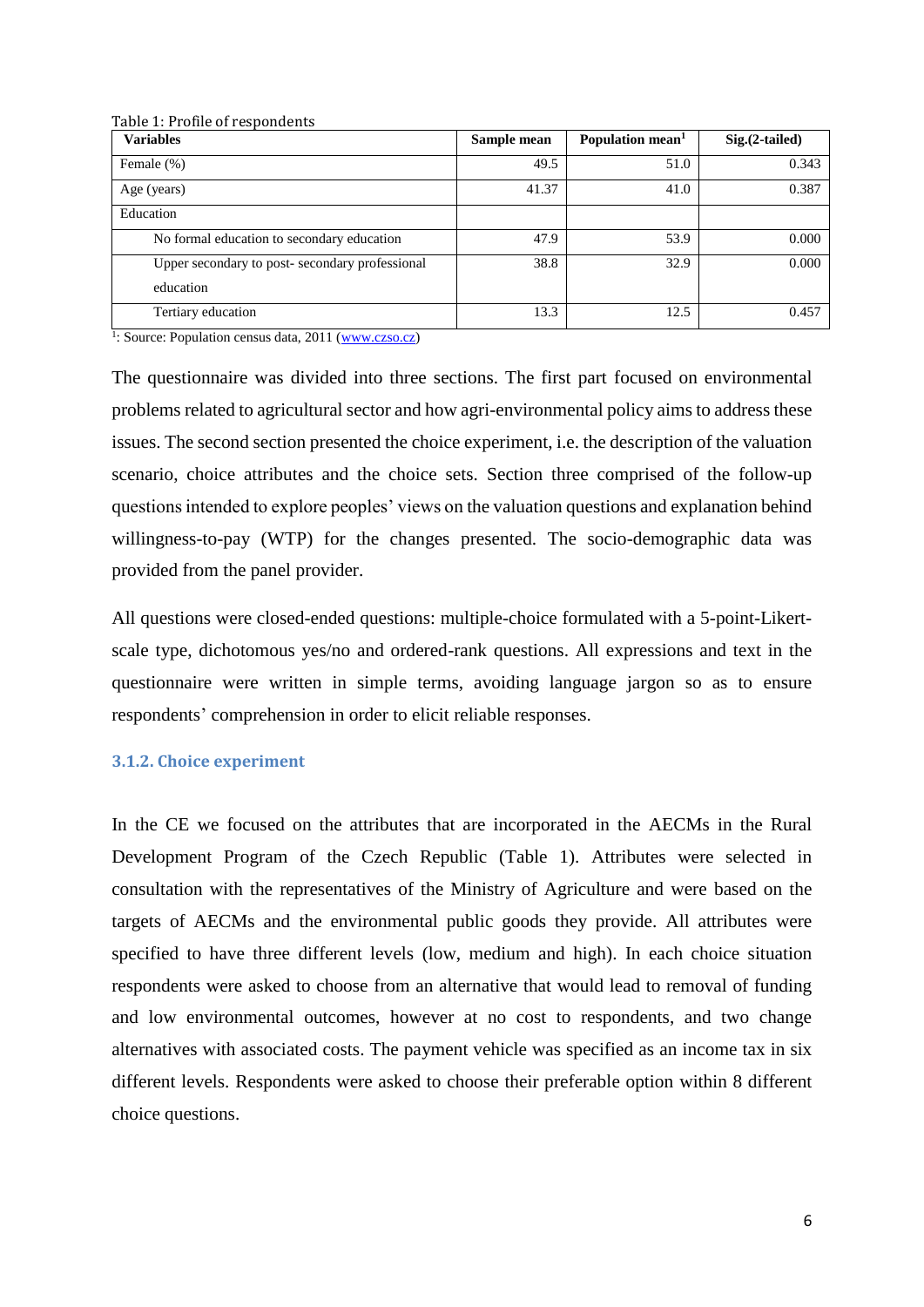Table 2: Attributes of choice set

| <b>Attributes</b>          | <b>Description</b>                      | <b>Levels</b>                       |
|----------------------------|-----------------------------------------|-------------------------------------|
| Plant diversity in meadows | Change in diversity of wet and          | Low                                 |
|                            | mesophile, dry and alpine meadows       | Medium                              |
|                            |                                         | High                                |
| Butterfly (Large blue)     | Population of 3 blue species: Maculinea | Low: 1 species less abundant,       |
| species                    | nausithous, M. telejus, and M. arion    | Medium: 3 species current abundance |
|                            |                                         | High: 3 species more abundant.      |
| Bird species               | Number of breeding pairs of corncrake   | Low:500                             |
|                            |                                         | Medium: 1500                        |
|                            |                                         | High: 3000                          |
| Soil erosion               | Tolerable soil loss and area of buffer  | Low: Very strong                    |
|                            | strips (preventing erosion)             | Medium: Strong                      |
|                            |                                         | High: Medium to low                 |
| Water quality              | Amount of nitrogen and phosphorus       | Low: Bad                            |
|                            | entering surface water and groundwater  | Medium: Insufficient                |
|                            |                                         | High: Good                          |
| Climate change             | Amount of carbon stored on the          | Low: More carbon emissions          |
|                            | agricultural land (preventing           | Medium: No change                   |
|                            | greenhouse gas emissions)               | High: Less carbon emissions         |
| Food quality               | Quality of pesticides-free fruits,      | Low: Lower quality                  |
|                            | vegetable and wine products             | Medium: No change                   |
|                            |                                         | High: Higher quality                |
| Tax                        | Taxes                                   | 0,500,1000,1500,2500,5000 CZK       |

The six attributes and their varying levels allowed a large number of alternatives to be constructed. To reduce the number of choice sets, we used a balanced overlap design (derived with a Sawtooth software) and ended up with 100 versions of the choice sets. The balanced overlap procedure is a modified randomized design in which attribute levels are occasionally, but less often than in random design, repeated within the same choice task (Chrzan & Orme, 2000). All options were illustrated with images (Appendix I) and respondents were notified that the cost of options where funding remains is anticipated on an annual basis as household income tax for the next five years. Also, a reminder on the personal budget constraint preceded choice tasks.

The survey design and the selection of CE attributes were decided in line with the remarks and inquiries stated by representatives of the Ministry of Agriculture but due to limited time and budget resources focus group discussions were not employed. To ensure that CE design is comprehensive we tested the questionnaire among number of peers and colleagues and also conducted a pilot survey, using a small sample of respondents before launching the official survey.

#### **3.2 Econometric models**

#### **3.2.1. Mixed logit model and model specifications**

The random utility theoretical framework (McFadden, 1974) can be used for modeling individual preferences for public goods in a CE. The framework suggests that a respondent *n* faces a set of mutually exclusive alternatives,  $j = 1, 2, \ldots, J$ . The level of respondents' utility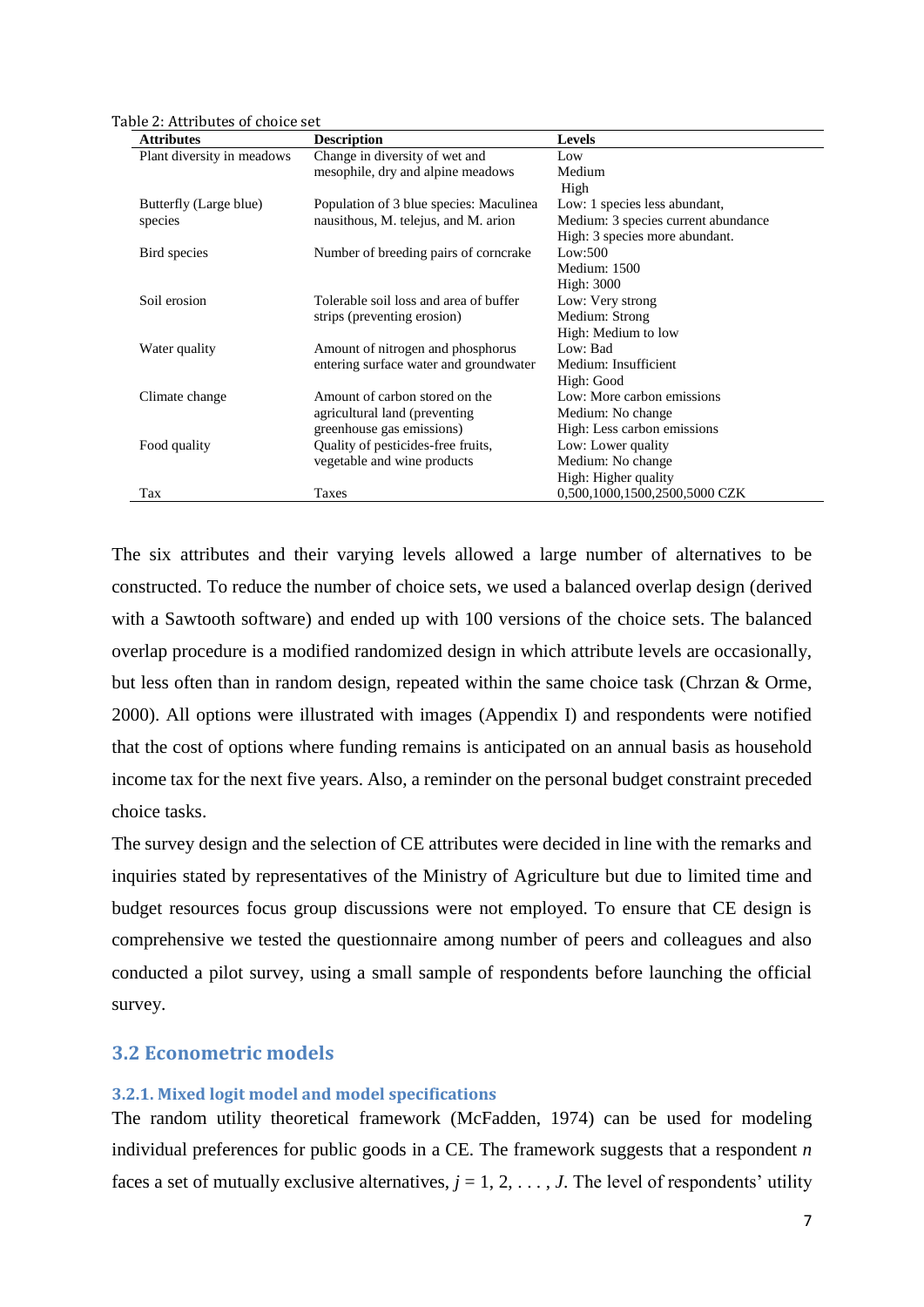$U_j$  that is obtained from each alternative is decomposed into the deterministic part  $V_j$  and the unobserved part  $\varepsilon_i$   $\forall j$  which is considered random. *V<sub>j</sub>* is linear in the *k* observable attributes  $x_j$ (Eq.1):

$$
U_{nj} = V_{nj} + \varepsilon_{nj} = \sum_{k} \beta * x_{nkj} + \varepsilon_{nj} (1)
$$

Preference heterogeneity can be modelled by employing a mixed logit model (MIXL) (McFadden and Train, 2000; Train, 1998; Hensher & Greene, 2003; Train 2003). The model reveals preference variation both in terms of unconditional taste heterogeneity (random heterogeneity) as well as conditional heterogeneity (systematic heterogeneity) where individual characteristics or other factors of interest are interacted with choice-specific attributes and/or with the alternative specific constant (ASC) (Train, 2003; Hensher et al., 2015).

Accounting for heterogeneity, the utility model includes two additional terms; the term  $\delta_n$  \*  $x_{nkj}$  that aims to capture random taste among individuals and  $\mu_m * z_{nm}$  that captures the systematic heterogeneity around  $\alpha$  term that corresponds to the ASC. The utility function takes the form:

$$
U_{nj} = a + \sum_{k} [\beta * x_{nkj} + \delta_n * x_{nkj}] + \sum_{m} \mu_m * z_{nm} * a + \varepsilon_{nj} \qquad (2)
$$

where  $\beta$  represents the associate parameters of attributes  $x_{kj}$  and  $\mu_m$  is the coefficient associated with individual specific characteristics  $z_{nm}$ . Equation (2) can be rewritten in a comparable to equation (1) form by substituting  $b_n = \beta + \delta_n$ , implying that the coefficients may now vary randomly across individuals  $n$ . Coefficients  $\beta$  vary across respondents and follow a distribution with density  $f(\beta)^1$ . The probability of choosing an alternative over the choice set is a weighted average of the logit formula evaluated at different values of  $\beta$ . The weighting is based on the mixing distribution  $f(\beta)$  that can follow any continuous distribution motivated by researcher's assumptions (e.g. positive or negative values only) and model fit. The most commonly applied distributions are the normal, triangular, uniform and lognormal (Hensher et al., 2005). Choice probabilities are the integral of standard logit probabilities over a density of parameters

 $\overline{a}$ 

<sup>&</sup>lt;sup>1</sup> In the standard logit,  $f(\beta) = 1$  and  $\beta$  is fixed.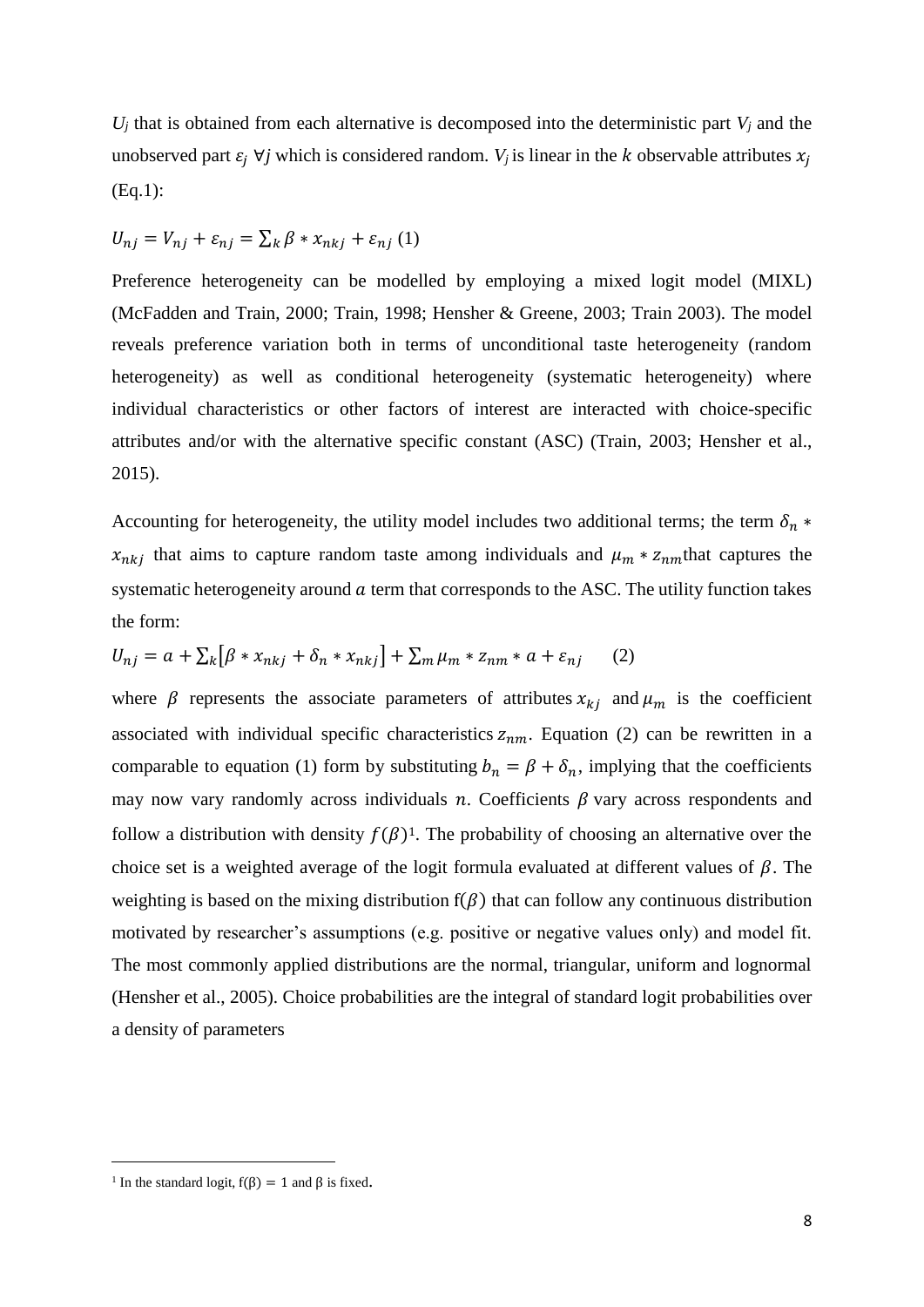$$
P_{nj} = \int \frac{\exp(x_{nj}\beta')}{\sum_{j=0}^{J} \exp(x_{nj}\beta')} f(\beta) d\beta.
$$
 (3)

The integral has no analytical solution but can be approximated by simulation. One must make assumptions about how  $b$  coefficients are distributed over the population, take a set of R draws and then calculate the logit probability for each draw.

All environmental attributes are coded by applying effects-coding so as to avoid misinterpretation of estimates and correlation problems with ASC (Bech and Gyrd-Hansen, 2005; Hensher et al., 2015). We employed three MIXL models. Firstly, a MIXL with no interactions is applied where ASC and environmental parameters were specified to follow a triangular distribution while tax parameter was modelled as one-sided triangular distribution<sup>2</sup> (constrained triangular) distribution to restrict it to be negative. Then we examined whether socio-demographic and attitudinal variables can explain the difference in preferences by imposing interactions of these variables with the ASC and all parameters were specified to follow a triangular distribution. This specification was explored by employing two separate models one for the socio-demographic factors and the next for the attitudinal factors so as to avoid endogeneity problems. For the role of attitudinal factor we incorporated in our analysis only the attitudes of policy interest which are presented in table 1, Appendix II. All models were estimated using NLOGIT 6 and distribution simulations were based on 1000 Halton draws.

#### **3.2.2. Welfare analysis**

**.** 

The parameters that may be obtained from the abovementioned models can serve as important inputs in welfare estimations, i.e. what monetary value individuals place on certain ecosystem services, or what change occurs in an individuals' welfare given a hypothetical change in the provision of the ecosystem services. Welfare estimations are crucial in policy assessment, as they can justify whether a policy measure or initiative is efficient in economic terms.

For the linear utility index, the marginal WTP estimate or the implicit price for attribute is provided by the ratio of the coefficient for any attribute to the negative of the coefficient for the price attribute with all else remaining constant (Louviere et al., 2000).

To evaluate hypothetical policy scenarios, the welfare change can be estimated by employing the compensating surplus (CS) measure, which refers to the amount of money a decision maker

<sup>&</sup>lt;sup>2</sup> The one-sided triangular distribution assumes the mean and standard deviation are equal.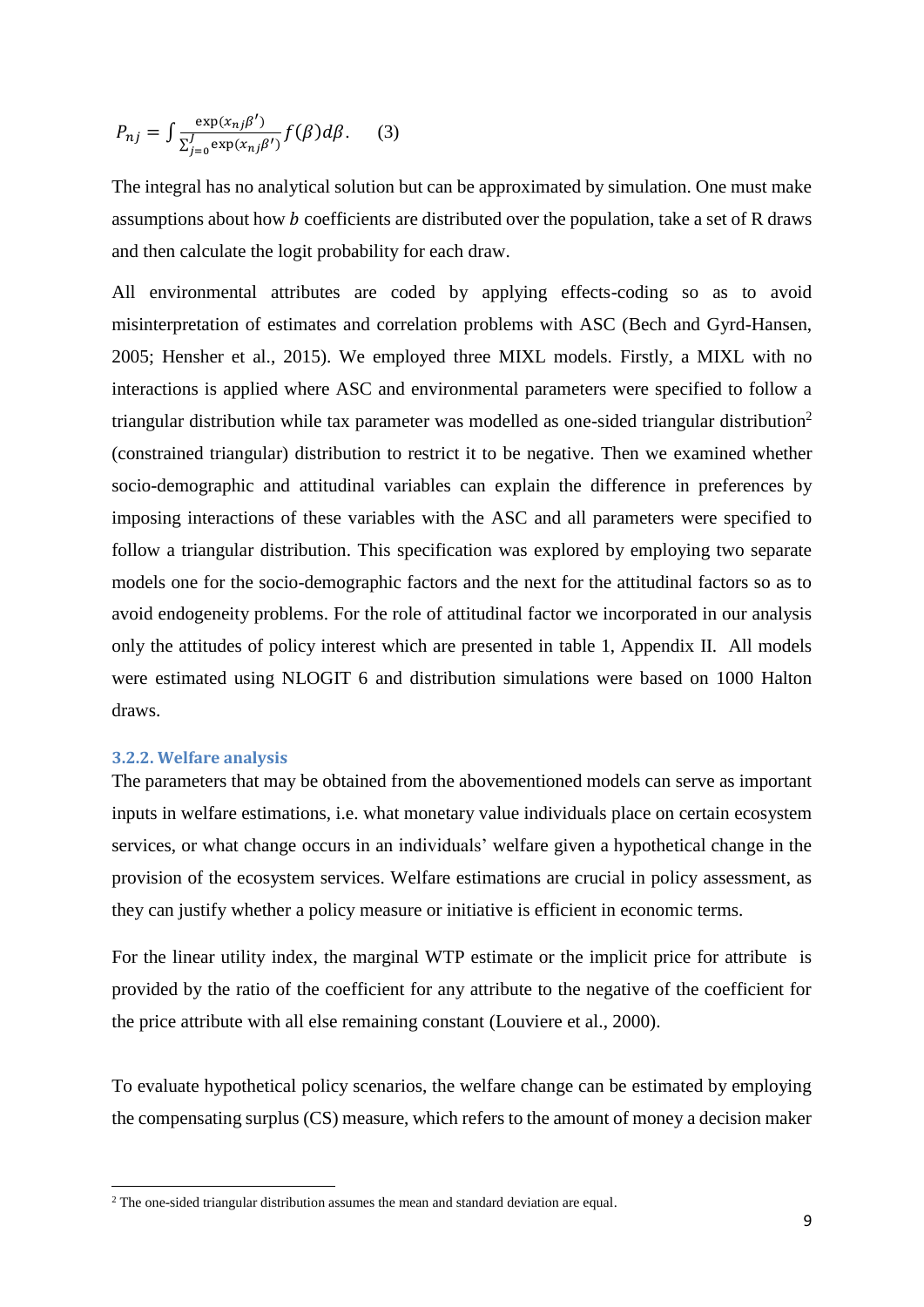is willing to pay so that after the change he/she can be as well off as before the change. CS can be derived from the formula below (e.g. Colombo et al., 2009; Kosenius, 2010):

$$
E(WTP) = -\frac{1}{\beta_p} (\sum \beta_i (x_i^1 - x_i^0))
$$
 (4)

where  $\beta_i x_i^0$  and  $\beta_i x_i^1$  represent the indirect utility before (initial state) and after (alternative state) the change, respectively.

The CS estimation was adjusted so as to account for the fact that all environmental attributes are coded using effects coding. In this case the reference point is defined as the negative sum of the estimated coefficients. For a change where all attributes are improved from a baseline state, i.e. low preservation level to a high preservation state the CS will be:

$$
E(WTP) = -\frac{\sum [b_{H,i} - (-b_{H,i} - b_{M,i})]}{\gamma} \quad (5)
$$

Where  $b_{H,i}$  correspondents to the estimated parameter of attribute  $i$  at high preservation state and  $b_{M,i}$  at medium preservation state. The baseline state will be equal to the negative sum of both.

### **4. Results**

### **4.1 Preferences for the CE attributes**

The estimates of MIXL model are reported in Table 3. The negative coefficient of ASC indicates that respondents were willing to shift from "No funding" option to any other option where funding is ensured, all other things being equal. The negative coefficient of tax payment implies that a higher tax will significantly reduce the probability of choosing a management option. The coefficients of all other attributes should be interpreted considering that the effect coding was applied and thus coefficients correspond to the value of marginal utility change for the specified attribute level category relative to the unweighted average of the marginal utility change of all attribute level categories (Daly et al., 2016). For water and food quality attributes the value is substantially higher than for the rest of the attributes.

The 3rd column of table 3 shows the modified coefficients that represent the change in the marginal utility level when attributes move away from the reference level that is the low preservation state under the 'No funding' option. For all attributes respondents showed a preference for a better preservation state since coefficients indicated a positive utility change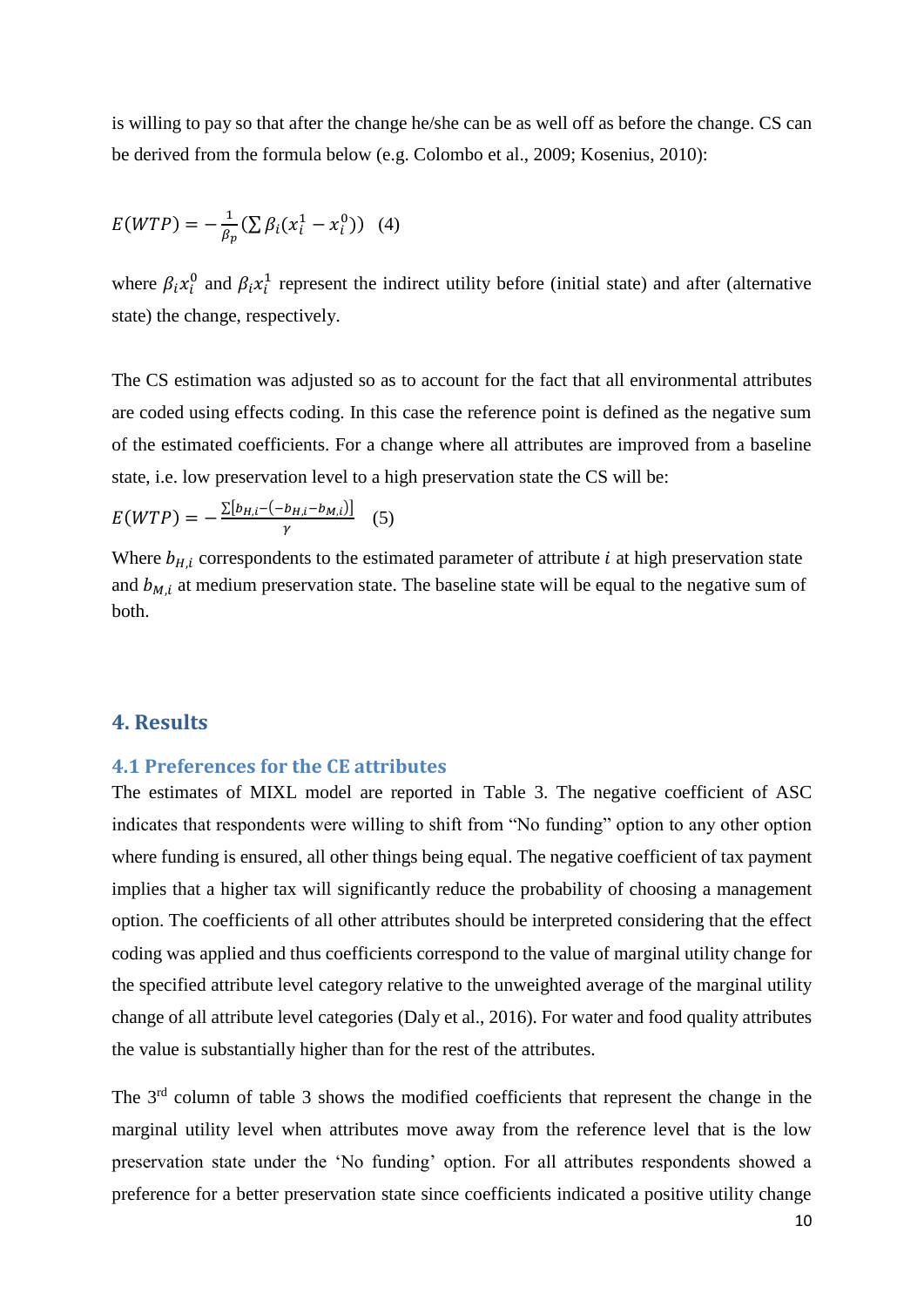when funding is not removed. The higher utility change was noticed for water and food quality relative to other attributes. A positive utility change is also noticed when comparing the shift from the medium to high preservation state for all attributes. The proportional difference between these two states is larger for the climate change attribute although the coefficient estimate of the attribute at medium state wasn't found statistically significant.

### **4.2 Heterogeneity of preferences**

The dispersion of the "No funding" ASC parameter represented by the standard deviation was statistically significant and of high magnitude implying that not all individuals within the sample may statistically dislike the "No funding" option. Standard deviation was found statistically significant for almost all attributes, implying the presence of strong heterogeneity in preferences.

The MIXL with interactions (Table 2, Appendix II) provided some insights on the sources of taste heterogeneity. The model where ASC interacts with socio-demographic variables showed that gender and education may explain some heterogeneity around the policy options. The model suggested that female and more educated respondents dislike the option to remove funding relative to the rest of the sample. The last model explored how attitudes may explain heterogeneity in choices. In particular the statements related to the objectives of agrienvironmental policy and policy funding can explain much of the dispersion around the mean of the ASC of policy option. Individuals, who found that agri-environmental policy objectives are important, seem to disfavour the funding removal. Protest behaviour against funding may explain the preference of respondents towards removing funding. This implies that people choose the no funding option not necessarily because they are indifferent to the public good being valued but due to their disagreement with the funding *per se*.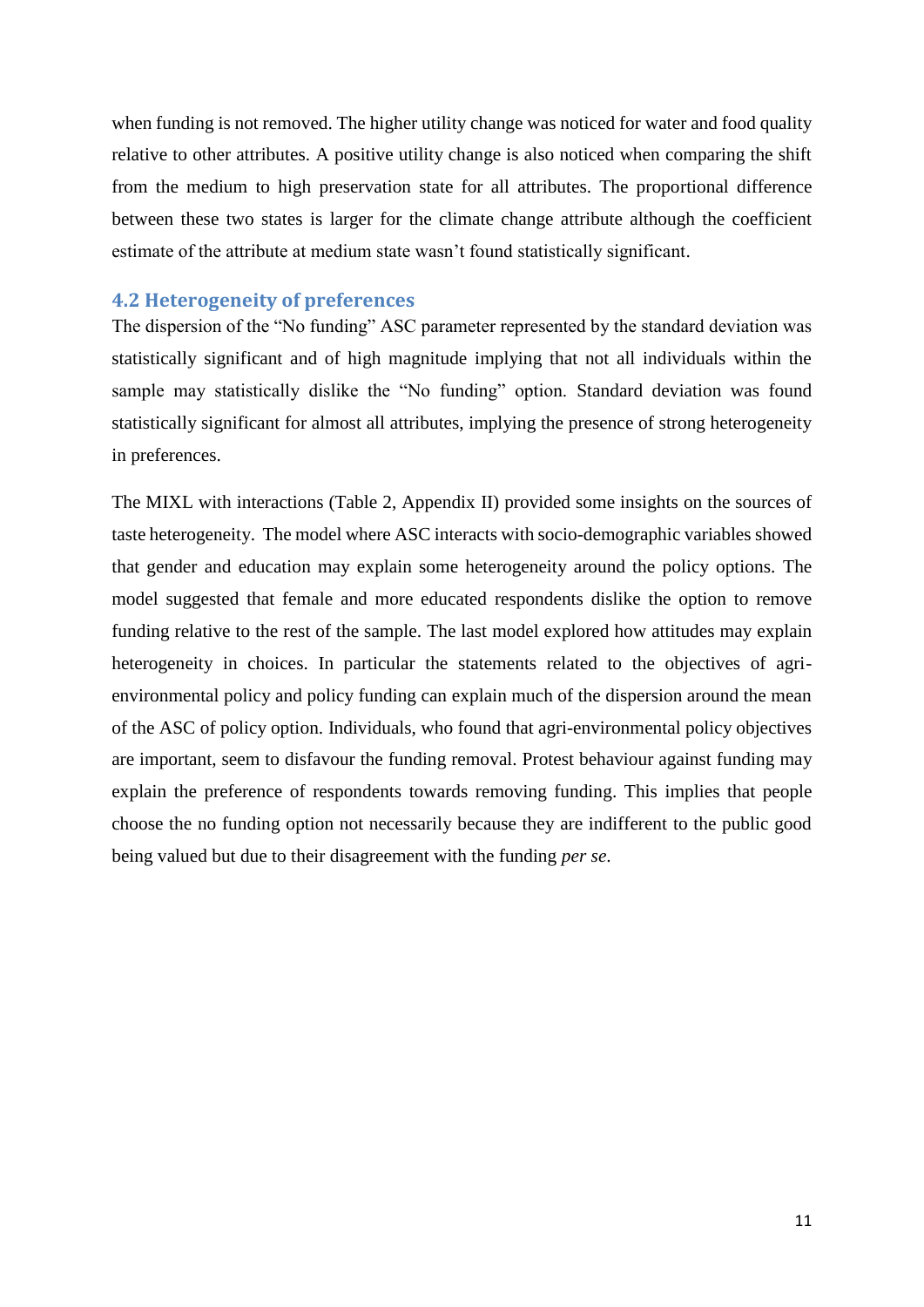#### Table 3: MIXL model estimates

| <b>Attributes</b>            | <b>Estimate</b> | Std.deviation† | Coef. estimate with<br>reference to the low<br>preservation level | % change<br>of coef.<br><b>between</b><br>medium to<br>high state |
|------------------------------|-----------------|----------------|-------------------------------------------------------------------|-------------------------------------------------------------------|
| ASC: No funding              | $-2.893***$     | 5.916***       |                                                                   | $\sqrt{2}$                                                        |
| Tax                          | $-0.001***$     | $0.001***$     |                                                                   | $\sqrt{2}$                                                        |
| Plant diversity:             |                 |                | 0.212                                                             |                                                                   |
| Medium<br>Plant diversity:   | $0.055*$        | 0.061          |                                                                   |                                                                   |
| High                         | $0.102***$      | $0.252***$     | 0.259                                                             | 22.393 %                                                          |
| Butterfly species:<br>Medium | 0.039           | $0.278***$     | 0.203                                                             |                                                                   |
| Butterfly species:<br>High   | $0.125***$      | $0.203**$      | 0.289                                                             | 42.262 %                                                          |
| Bird species:<br>Medium      | $-0.004$        | $0.261***$     | 0.076                                                             |                                                                   |
| Bird species: High           | $0.084**$       | $0.203***$     | 0.163                                                             | 115.375 %                                                         |
| Soil erosion:<br>Medium      | 0.025           | 0.020          | 0.253                                                             |                                                                   |
| Soil erosion: High           | $0.204***$      | $0.277***$     | 0.432                                                             | 70.786 %                                                          |
| Water quality:<br>Medium     | $-0.061**$      | 0.109          | 0.406                                                             |                                                                   |
| Water quality:<br>High       | $0.528***$      | $0.570***$     | 0.995                                                             | 144.855 %                                                         |
| Climate change:<br>Medium    | $-0.038$        | $0.220***$     | 0.084                                                             |                                                                   |
| Climate change:<br>High      | $0.161***$      | $0.237***$     | 0.283                                                             | 237.421 %                                                         |
| Food quality:<br>Medium      | $-0.087***$     | $0.190*$       | 0.291                                                             |                                                                   |
| Food quality: High           | $0.465***$      | $0.449***$     | 0.843                                                             | 189.989 %                                                         |
| Number of<br>observations    |                 | 8000           |                                                                   |                                                                   |
| Log Likelihood               |                 | $-5677.675$    |                                                                   |                                                                   |
| Pseudo $R^2$                 |                 | 0.354          |                                                                   |                                                                   |
| AIC                          |                 | 11417.3        |                                                                   |                                                                   |
| Number of draws              |                 | 1000           |                                                                   |                                                                   |

\*\*\* 1% significance level. \*\* 5% significance level. \* 10% significance level.

**†** The standard deviation is estimated based on the spread (s) of the distribution estimates. **The standard deviation** equals  $s/\sqrt{6}$ .

### **4.3 WTP estimations**

Table 4 reports the implicit prices of the marginal WTP values for each of the policy attributes of MIXL model. The implicit price of the ASC is also provided. On average respondents would require high compensation (negative WTP estimates) if funding would be removed and the environmental state of attributes would possibly deteriorate. Respondents are WTP more if the state of choice attributes improves. The highest mean WTP value were for ensuring a high water (35 EUR/household/ year) and food quality (29 EUR/household/year) as well as avoiding soil erosion problems (15 EUR/household/year). The lowest WTP was noticed for protecting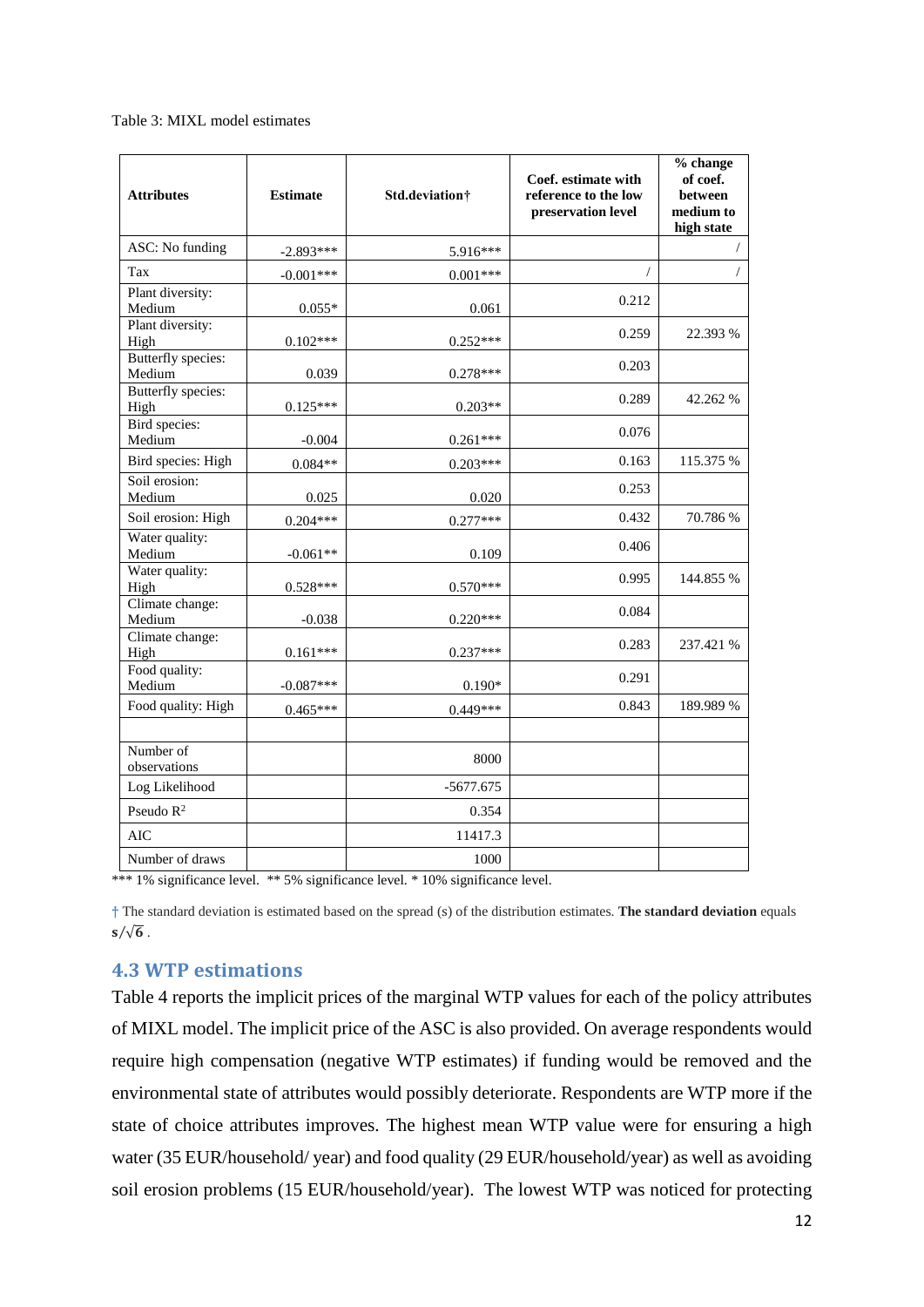bird species diversity at high preservation state (5 EUR/household/year)<sup>3</sup>. Regarding the latter, the CE included three distinct choice attributes for biodiversity in line with the requirements set by the Ministry of Agriculture. Hence WTP for biodiversity is expressed through all three attributes together. i.e. plant butterfly and bird species diversity. It this sense WTP for biodiversity was found also substantial.

Table 4: Implicit prices for MIXL model (in EUR\* per household), ranking of attributes and 95% confidence intervals of WTP

estimates. ┑ **WTP estimates Std. 95% confidence Ranking of**  ┑ ┓ **error intervals attributes at high** 

|                              |              | error  |          | intervals | wanning vi<br>attributes at high<br>level of<br>preservation |
|------------------------------|--------------|--------|----------|-----------|--------------------------------------------------------------|
| ASC: No funding              | $-100.19***$ | 10.999 | $-121.7$ | $-78.6$   |                                                              |
| Plant diversity:<br>Medium   | $7.34***$    | 1.885  | 3.6      | 11.0      |                                                              |
| Plant diversity:<br>High     | 8.98***      | 2.017  | 5.0      | 12.9      | 6                                                            |
| Butterfly species:<br>Medium | $7.03***$    | 1.999  | 3.1      | 10.9      |                                                              |
| Butterfly species:<br>High   | $10.00***$   | 1.995  | 6.1      | 13.9      | $\overline{4}$                                               |
| Bird species:<br>Medium      | 2.63         | 2.000  | $-1.3$   | 6.5       |                                                              |
| Bird species:<br>High        | $5.66***$    | 1.994  | 1.8      | 9.6       | $\tau$                                                       |
| Soil erosion:<br>Medium      | $8.77***$    | 1.896  | 5.1      | 12.5      |                                                              |
| Soil erosion: High           | 14.97***     | 2.020  | 11.0     | 18.9      | 3                                                            |
| Water quality:<br>Medium     | $14.07***$   | 2.035  | 10.1     | 18.1      |                                                              |
| Water quality:<br>High       | 34.46***     | 2.609  | 29.3     | 39.6      | $\mathbf{1}$                                                 |
| Climate change:<br>Medium    | 2.90         | 1.957  | $-0.9$   | 6.7       |                                                              |
| Climate change:<br>High      | 9.80***      | 1.987  | 5.9      | 13.7      | 5                                                            |
| Food quality:<br>Medium      | $10.07***$   | 2.016  | 6.1      | 14.0      |                                                              |
| Food quality:<br>High        | 29.19***     | 2.336  | 24.6     | 33.8      | 2                                                            |

\*:WTP are estimated in the mean of parameters using the Wald command. Exchange rate is 1CZK=0.04 EUR

### **4.4 Welfare change scenarios and policy projections**

**.** 

We estimated the expected welfare changes that would result from three policy scenarios. In the baseline scenario funding would be removed and all attributes would result in low levels. This is a plausible result, given the current trends of continued environmental degradation in agricultural lands in the EU and Czech Republic in particular (Reif and Vermouzek., 2018).

<sup>3</sup> This finding is in line with the descriptive analysis of a question preceding the CE about the importance of ensuring a set of features of agri-environmental policy. Respondents had to rank the features and the highest in rank were water and food quality.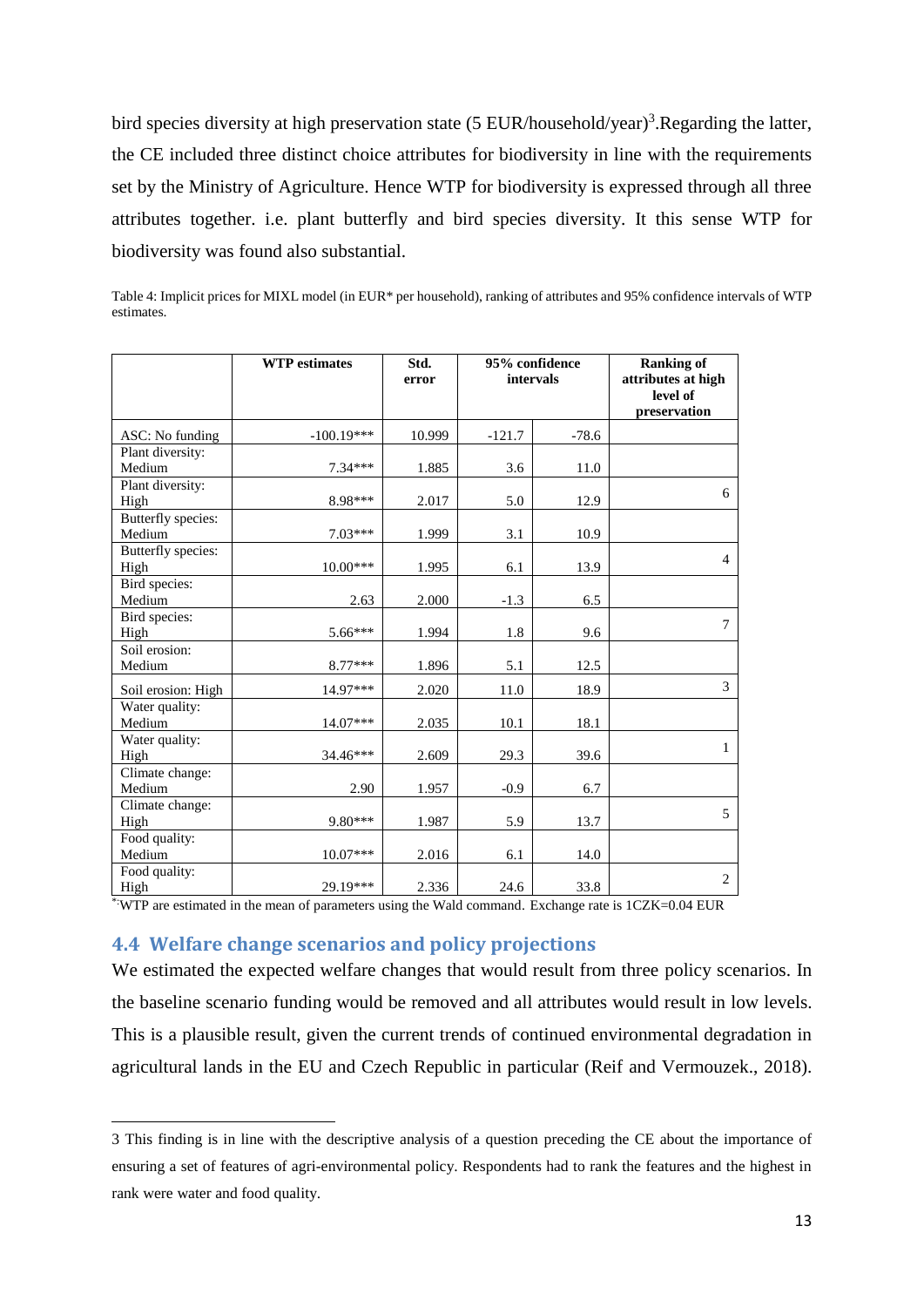Scenario A which would keep the attribute levels at current medium levels requires funding for which welfare change is also estimated. Thirdly, in Scenario B a high level of attributes is assumed that would require even larger funding than scenario A. These scenarios and resulting changes in aggregated welfare – as presented below – represent three potential targets for future policy changes and hence provide useful information for the Czech policy makers in forming future CAP strategic plans.

Equation 5 was used to calculate the corresponding compensating surplus, including the ASC terms. Removal of funding (Baseline) would lead to a welfare loss of approximately 156 EUR/household/year. In aggregated terms the loss would approximately reach 679 mil EUR which is substantial considering also that the current CAP budget for AECM measures is approximately 905 mil. EUR (table 5). Preservation of attributes at the current medium levels (Scenario A) would result in a welfare gain estimated at around 153 EUR/household/year and increasing the attributes to their high levels (Scenario B) at around 213 EUR/household/year. Welfare will increase by 60 EUR/household per year when the preservation status of attributes change from average to high levels. Hence keeping the current levels of attribute or increasing them to their high levels results in welfare benefits that are anticipated within the range of 669 to 932 mil  $EUR<sup>4</sup>$ .

**.** 

<sup>&</sup>lt;sup>4</sup> Welfare estimates were anticipated in yearly terms. An aggregation should be performed possibly for six years in line with the CAP programmatic period, accounting thus for the yearly payments. Future payments are susceptible to discounting and thus a discount rate should be estimated endogenously as former studies (e.g. Lew, 2018) have opposed the use of external rates such as the social discount rates. Tough, such an exploration is out of the scope of the present study. Instead we assumed that respondents confront payments in lump sum terms. This is very likely given that in stated preferences method respondents often apply enormously high discount rates ignoring hence the future payments.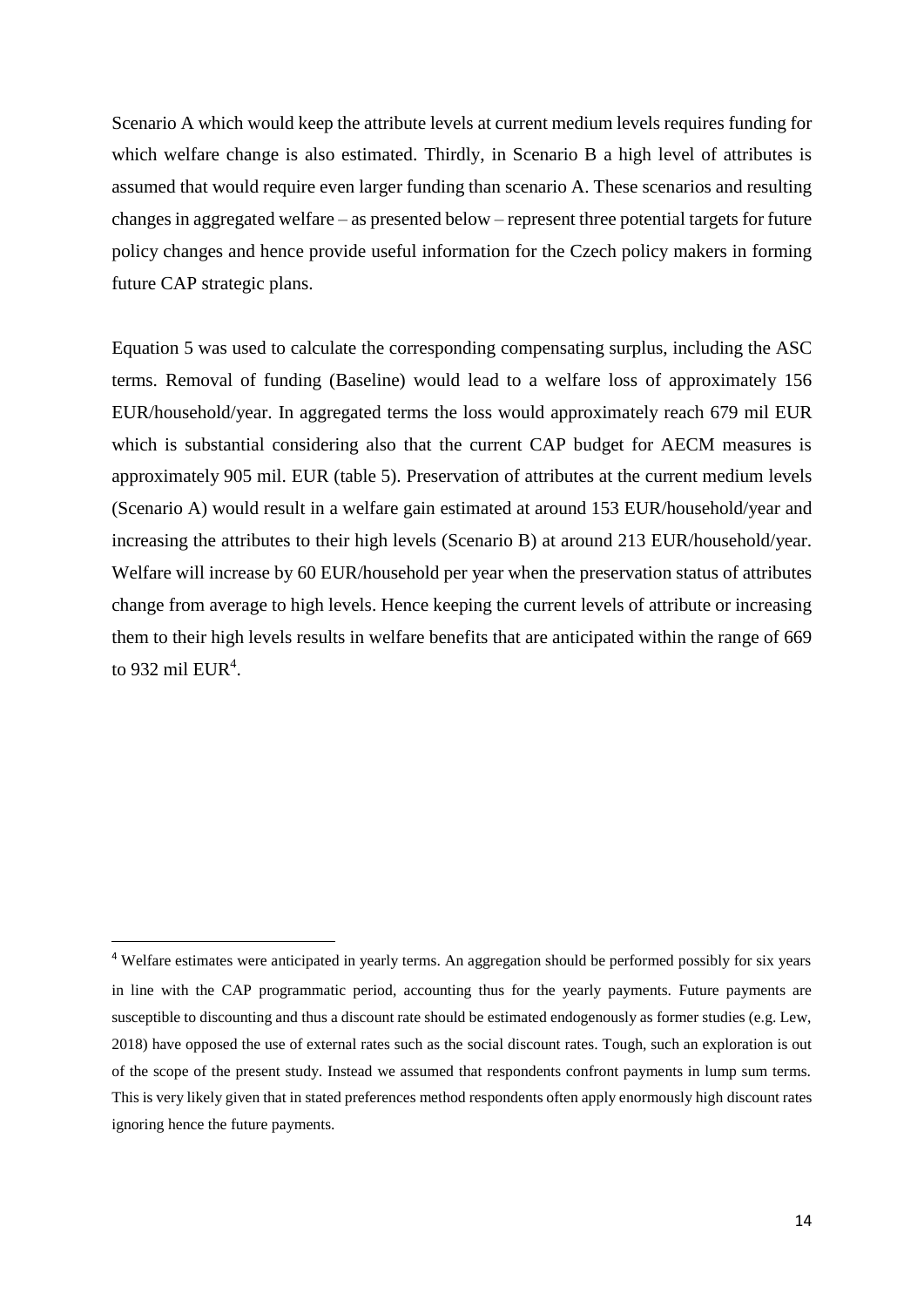Table 5. Scenarios and respective compensating surpluses (in EUR)

|                                                                                                                               | Mean<br>$(95\% \text{ C}J)$          | Aggregated*<br>(lower to upper bound)                |
|-------------------------------------------------------------------------------------------------------------------------------|--------------------------------------|------------------------------------------------------|
| <b>Baseline</b><br>Funding status: National funding is<br>removed<br>Preservation of attributes: At low level                 | $-155.5$<br>(-177.8 to -133.1)       | -679 777 531.5<br>(-777 525 457.9 to -582 031 354)   |
| Scenario A<br>Funding status: National funding remains<br>Preservation of attributes: Change from<br>low to average level     | 153.0<br>$(129.9 \text{ to } 176.1)$ | 668 922 091.9<br>(568 101 343.2 to 769 742 840.5)    |
| <b>Scenario B</b><br>Funding status: National funding remains<br>Preservation of attributes: Change from<br>low to high level | 213.2<br>$(188.2 \text{ to } 238.3)$ | 932 373 311.83<br>(822 717 106.3 to 1 042 029 517.4) |

\*: Aggregated for 4,372,257 households [\(www.czso.cz\)](http://www.czso.cz/)

### **5. Budget projections**

1

#### **5.1 EU funding context and forthcoming changes for Czech Republic**

One change associated with the new reform is the decrease of EU funding for Pillar II and also the proposed rebalance between EU and national financing that would imply an increase of national co-financing rates. At the same time, MS will be given the option to transfer up to 15% of funding from one Pillar to the other and an extra 15% from Pillar I to Pillar II specifically allocated to AECMs. Overall MS will have to dedicate at minimum 30%<sup>5</sup> of Pillar II budget to support AECMs that will remain at the voluntary basis for farmers and at minimum a 40% of the total budget to contribute to climate actions in line with Paris Agreement and the United Nations Sustainable Development Goals global agreements (EU, 2018).

The EU budget for Rural Development Plan (Pillar II) allocated to Czech Republic is projected to decrease by 16% from 2.2 to nearly 1.8 billion EUR (EC, 2018). Table 6 presents the estimated budget change and the allocation of budget to AECMs. The total budget though will depend upon transfers from Pillar I and national co-funding. Allowing for a minimum 1% (which was followed during current CAP) to a maximum 15%<sup>6</sup> transfer and in case national co-funding remains at same levels, the total budget will be between 2.6 to 3.5 billion. If national co-funding is removed then the budget for Pillar II will drop by 39% which might in effect

<sup>5</sup> Though, the expenditures on areas of natural constraints and areas with other specific constraints are excluded of this 30% requirement which is a new development. Also EU funding for rural development contributes up to 80% to AECMs which is by 5 % more than the current share.

<sup>&</sup>lt;sup>6</sup> As stated above the new proposal allows for an additional 15% transfer fare so as to support AECMs in particular but we won't examine this option in the present study.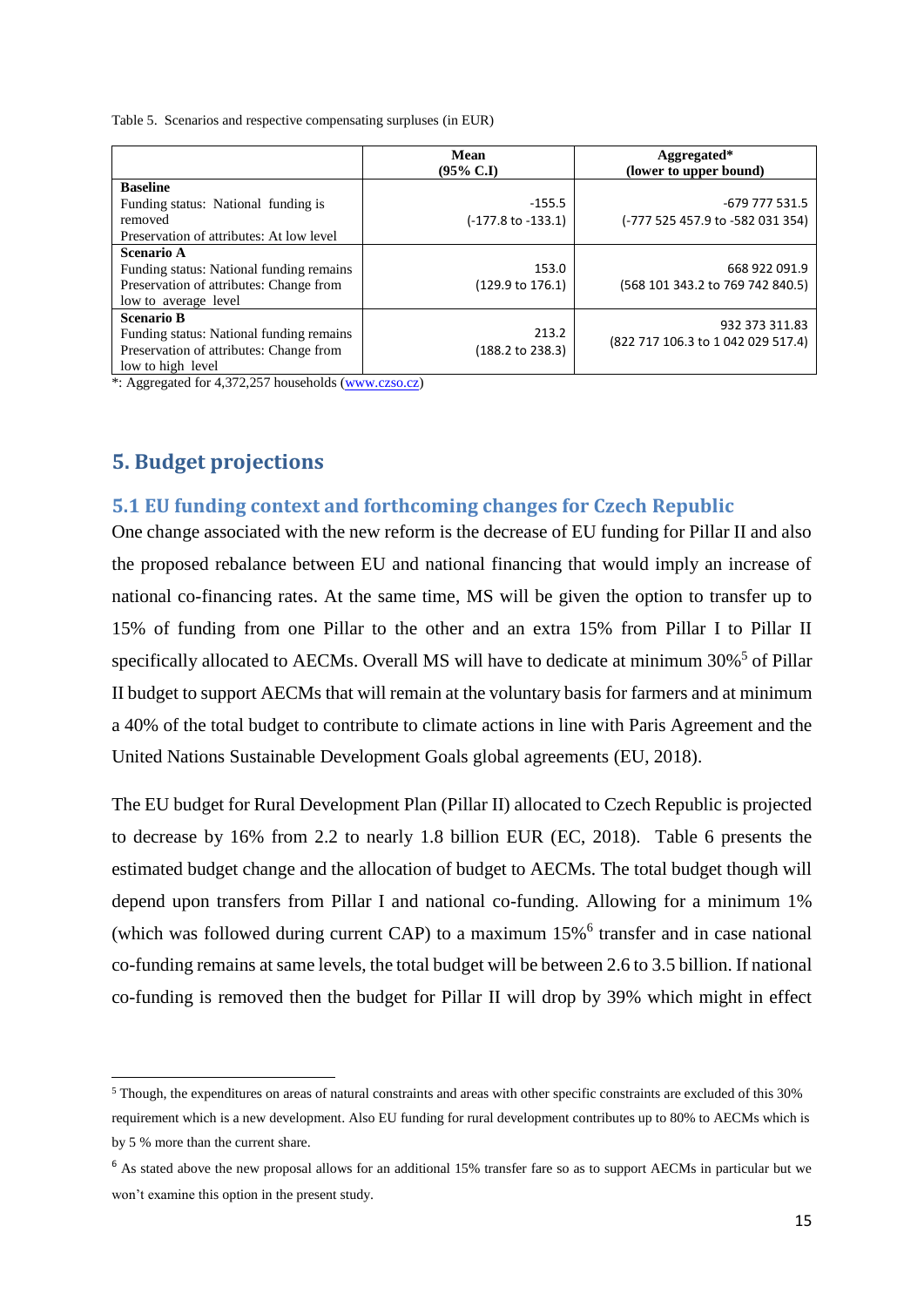diminish significantly the budget available for AECMs and the ability of the policy to meet the associated CAP objectives (Navarro and López-Bao, 2018).

|                                                          | EU for pillar II | <b>Transferred</b><br>budget from<br>Pilar I | <b>National</b><br>co-funding | <b>Total</b><br>funding for<br>Pillar II | Agri-<br><b>Environment</b><br>climate $(\approx 30\%$<br>of budget) |
|----------------------------------------------------------|------------------|----------------------------------------------|-------------------------------|------------------------------------------|----------------------------------------------------------------------|
| 2014-2020                                                | 2 1 6 5          | 135                                          | 769                           | 3 0 6 9                                  | 905                                                                  |
|                                                          |                  |                                              |                               |                                          |                                                                      |
| 2021-2027                                                | 1 811.47         | <b>TBE</b>                                   | <b>TBE</b>                    | <b>TBE</b>                               | <b>TBE</b>                                                           |
| <b>Projections</b>                                       |                  |                                              |                               |                                          |                                                                      |
| 1% transfer and<br>current level of<br>national funding  | 1 811.47         | 58.71                                        | 769                           | 2 639.18                                 | 791.75                                                               |
| 15% transfer and<br>current level of<br>national funding | 1 811.47         | 880.785                                      | 769                           | 3 4 6 1.255                              | 1 0 38.376                                                           |
| 1% transfer and<br>removal of national<br>funding        | 1 811.47         | 58.71                                        | $\mathbf{0}$                  | 1 870.18                                 | 561.054                                                              |
| 15% transfer and<br>removal of national<br>funding       | 1 811.47         | 880.785                                      | $\mathbf{0}$                  | 2 692.255                                | 807.677                                                              |

Table 6: Funding of Pillar II (in current prices. mil EUR)

TBE: to be estimated

Source[: https://ec.europa.eu/agriculture/rural-development-2014-2020/country-files\\_en.](https://ec.europa.eu/agriculture/rural-development-2014-2020/country-files_en) [http://europa.eu/rapid/press](http://europa.eu/rapid/press-release_MEMO-18-3974_en.htm)release MEMO-18-3974 en.htm and own elaboration.

# **5.2 AECM budget change projections accounting for national funding options and in light of welfare estimates**

Considering the CAP reform, MS may decide to modify their contribution and hence budget projections may be investigated under such possibility. Figure 1 shows the % change of budget for AECMs in light of changes in national funding and under different transfer shares from Pillar I. In case national funding remains at the same levels as in 2014-2020 program period the budget change becomes positive only if transfer share is somewhat over 7%. If national funding is removed no matter the transfer the budget will decrease by as much as 40%.

Czech Republic can decide to change national co-funding given also different transfer shares from Pillar I. We use the welfare estimates that focused on AECMs policy from the previous section (Table 5) to consider different transfers levels. We assume that the funding would be used in such a way that it generates welfare benefits up to the level where the estimates aggregated over population are equal to costs of their implementation in terms of possible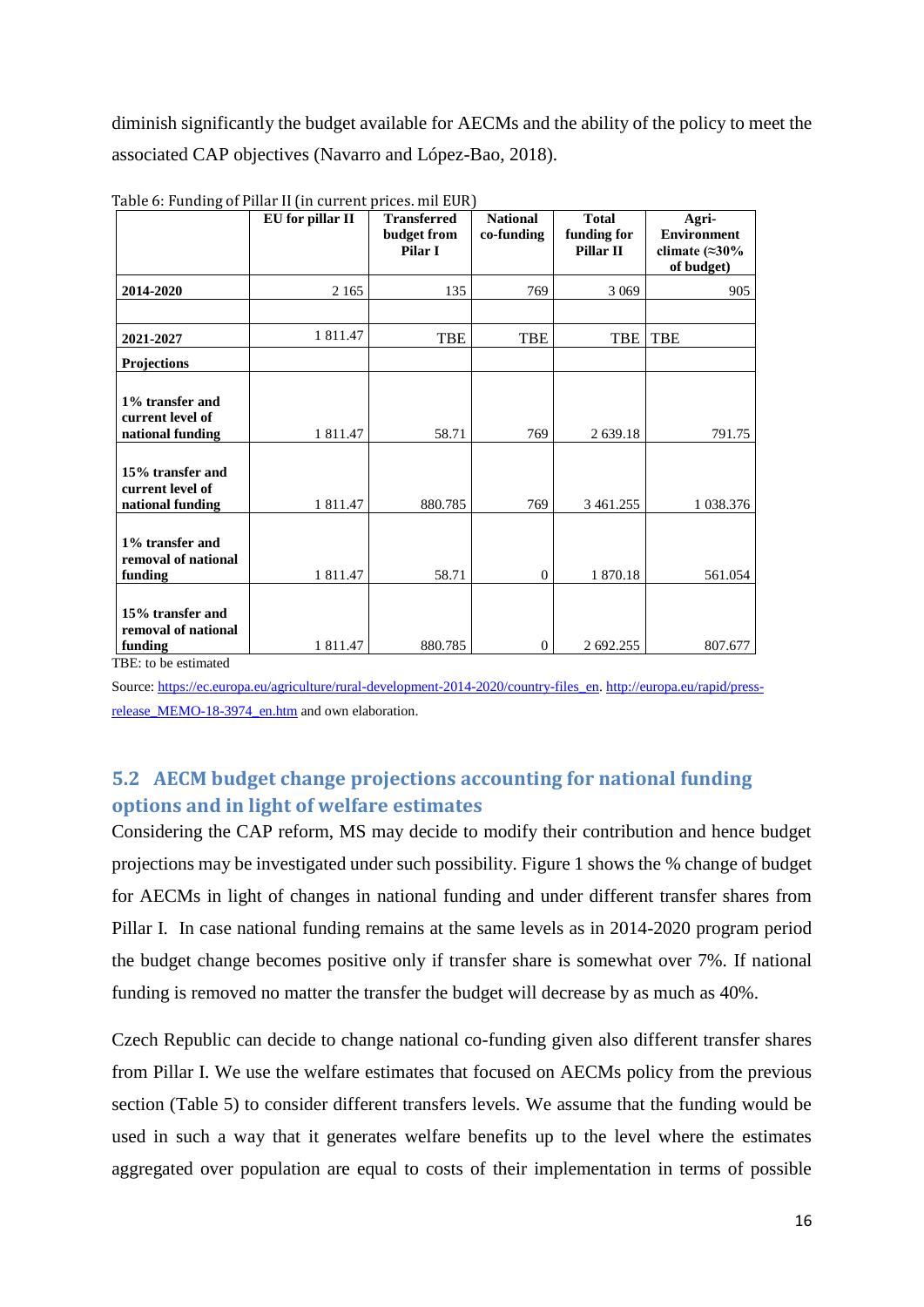transfer. In other words, we assume that the funding would be used well. Under this assumption, national co funding could change in light of the welfare estimates for the preservation scenarios, scenario A and B. Budget estimates are depicted in table 3 in Appendix and figure 1 illustrates the budget change in case national co funding reflects the welfare change of the two preservation scenarios (i.e. that national co-funding is determined by the aggregated welfare estimates for each scenarios). For a national funding that would be at the same level as the welfare estimates of scenario A, the 'stay even' point (i.e. no change between program periods on funding of AECMs) is at a transfer share of almost 9%. In case for a more ambitious preservation scenario, Scenario B, national co funding should increase substantially and hence transfer share should be at least 5% for a positive budget change. The lower level of transfer of scenario B reflect higher co-funding which is assumed to be equal to welfare estimates which is higher for this scenario.



**Fig 1: Budget change projections for different national funding levels and transfer shares**

### **6. Discussion of findings and policy implications**

According to newly published EU proposal regarding the CAP reform, New CAP architecture will help EU meet its international agreements related to climate change mitigation and adaptation (COP 21 Paris Agreement) and sustainable development goals (UN's SDGs). The new architecture of CAP should embrace 'a higher level of environmental and climate ambition addressing citizens concern about sustainable agricultural development' (EC, 2018: Article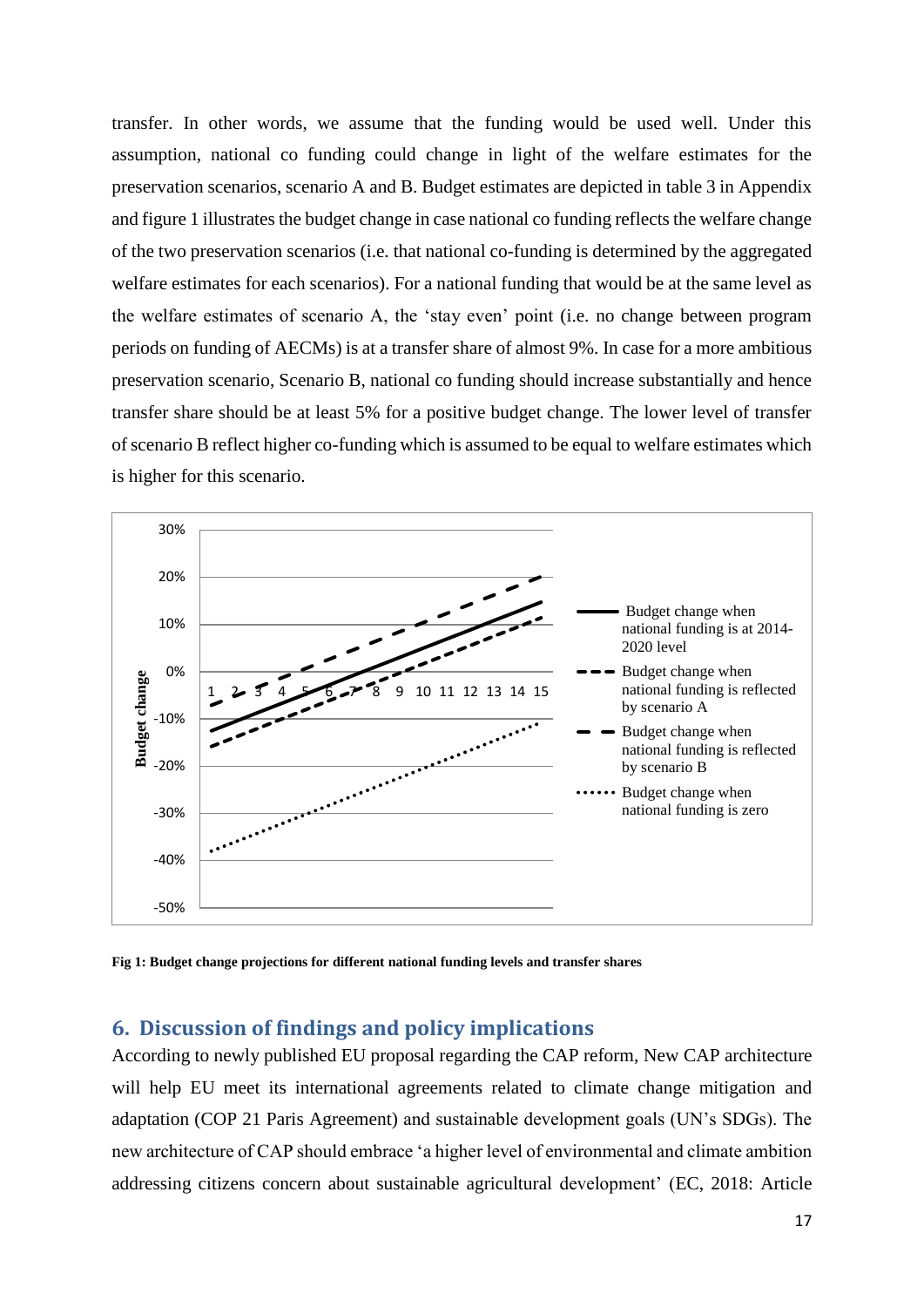92). MS will have to decide their specific objectives and targets and describe them in a strategic plan in line with a general and broad EU framework (Hart et al., 2018). This plan should contain certain sections the first of which refers to the assessment of needs (EC, 2018: Article 95). For MS to confront the next CAP reform public consultation and public engagement seems more than imperative as it is a way to justify allocation of public funds and legitimize decision making in the context of environmental and climatic concerns.

In view of the above the Ministry of Agriculture in Czech Republic contracted a national survey to explore preferences for a range of potential CAP scenarios with associated targets and financing levels.

First, our results suggest that large majority of respondents do not support removal of funding and that such move would result in great welfare loss to our sample respondents. Further, the results from the presented survey revealed that the water and food quality were, on average, the most appreciated attributes of the agro-environmental policy by our sample, followed by soil quality, butterfly species diversity, climate change, plant diversity and bird species diversity attributes. This is in line with former studies that highlighted that public assigned higher preference for public goods that can be of direct use such as water and food quality (Moran et al., 2007; Novikova et al., 2017).

The welfare estimates showed that respondents would be WTP for water and food quality in high standards much higher than any for any other agri-environmental attribute. The prominence of the water attribute is likely to be related to the recent droughts in Czech Republic (Trnka et al., 2016) and associated media coverage. Moreover, the high WTP for food quality may have been driven by the current situation in food retail sector where food companies were found to sell food products inferior in quality in central European compared to other MS [\(http://europa.eu/rapid/press-release\\_IP-19-3332\\_en.htm](http://europa.eu/rapid/press-release_IP-19-3332_en.htm)). This situation has raised great public frustration that may have been reflected in choice preferences.

The low ranking in preferences for biodiversity contradicts the country's priorities of current Rural Development Program where contracts are largely focusing on biodiversity protection and less on water management. Such finding possibly reflects people's lack of knowledge about biodiversity and its broader importance, but might also signify the gap in public understanding of the negative consequences that farming practices has on biodiversity in general and on major indicators species, such as birds, in particular (Green et al., 2005; Pe'er et al., 2014; Reif and Vermouzek, 2018). These results may be country and/or context specific as some former studies revealed high relative welfare estimates for biodiversity and habitats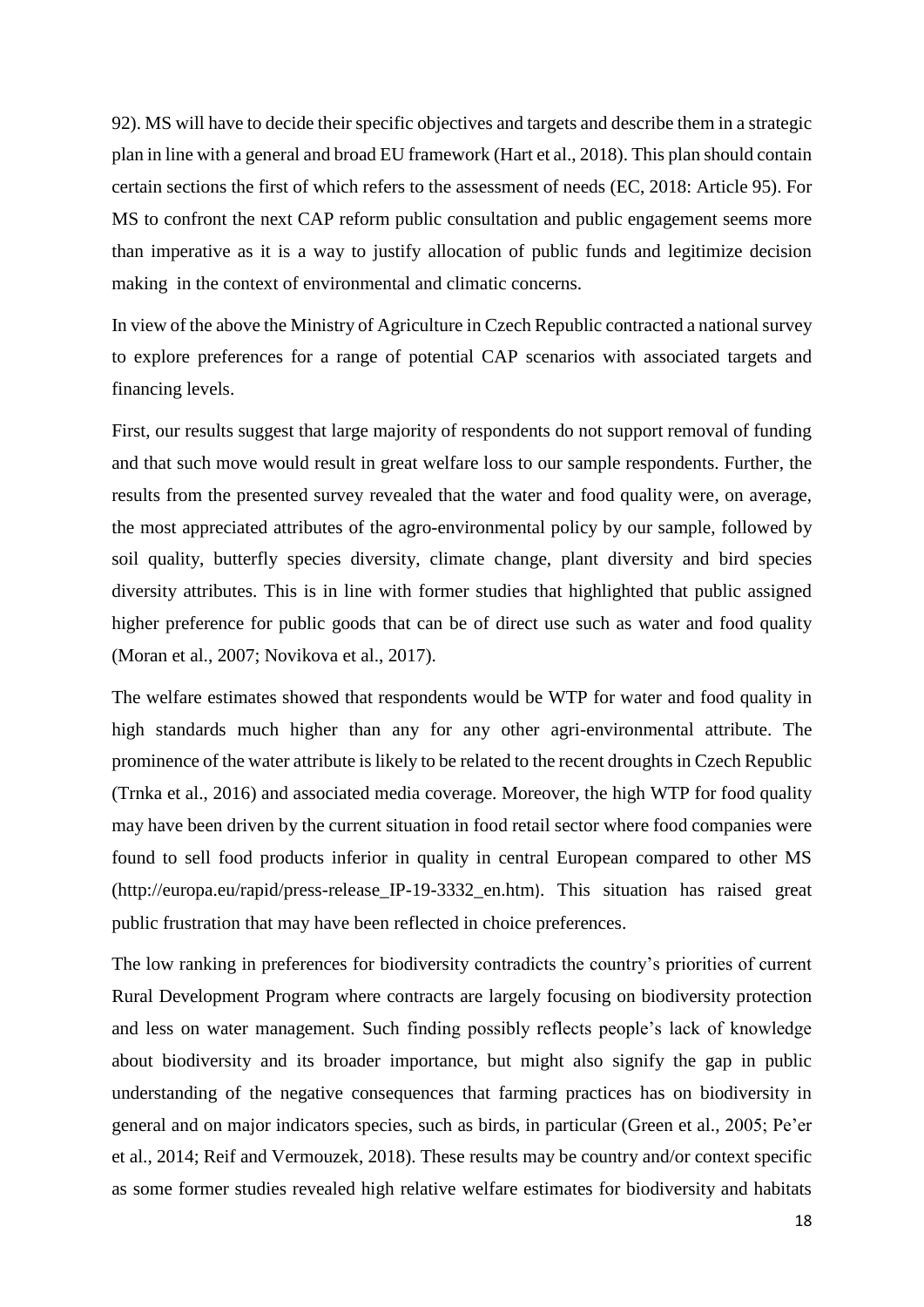(e.g. Christie and Rayment, 2012; Badura et al. 2019), but not all (e.g. Liekens et al. 2013). Further, biodiversity in CE was expressed through three district attributes and thus in additive terms WTP for plant, butterfly and bird species diversity may be comparable to the WTP for water and food quality. While protection of biodiversity constitutes an important goal *per se*, it is increasingly understood that its protection is also important due to its complex role in underpinning ecosystem functioning, their resilience and provision of ecosystem services (e.g. Balvanera et al., 2006; Mace et al., 2012; Naeem et al., 2012; Isbell et al. 2015; Wang et al., 2019).

Further analysis revealed significant heterogeneity in preferences that could be partially explained by a number of socio-economic variables including gender and education as well as attitudinal factors related to agri-environmental policy and funding. Interestingly, some respondents' preference for removing funding structure is to a great extent explained by protesting behaviour (i.e. disagreement with the policy *per se*) rather than actual effect on their utility level.

The welfare analysis revealed a positive welfare change for moving from a low to a medium (scenario A) or to a high preservation state (scenario B). This change may be regarded as a signal of social consent for keeping the environmental quality (and related public goods) at the current or higher levels of preservation. However, keeping the state of the environment (or improving) it requires clearly an increase in funding for the Pillar II measures in face of continued environmental degradation of agricultural lands in the EU generally and in Czech Republic in particular (Reif and Vermouzek, 2018). Alternatively, another way to avoid the loss of biodiversity while keeping budget at current levels would require reforming AECMs interventions possibly towards tailored more efficient measures (measures that would target areas with the highest benefits for the given costs).

Regarding the future budget projections for AECMs, if Czech Republic decides to remove national funding then no matter the transfer decided the final budget funding available for Pillar II will decrease by as much as 40%. In case the state decides to stay at current level of funding (769 mil EUR) then the transfer should be around 7% in order to stay even. The state may also change national funding in line with the welfare benefits attached to the preservation scenarios 'A' and 'B'. In this case transfer shares can be adjusted depending on the level of national funding. Hence if the state anticipates a national funding that is aligned with scenario 'A' then a transfer of 9% ensures a zero budget change for AECMs while for scenario B the share decreases to 5%. Low transfer shares imply an increase in national funding and vice versa. All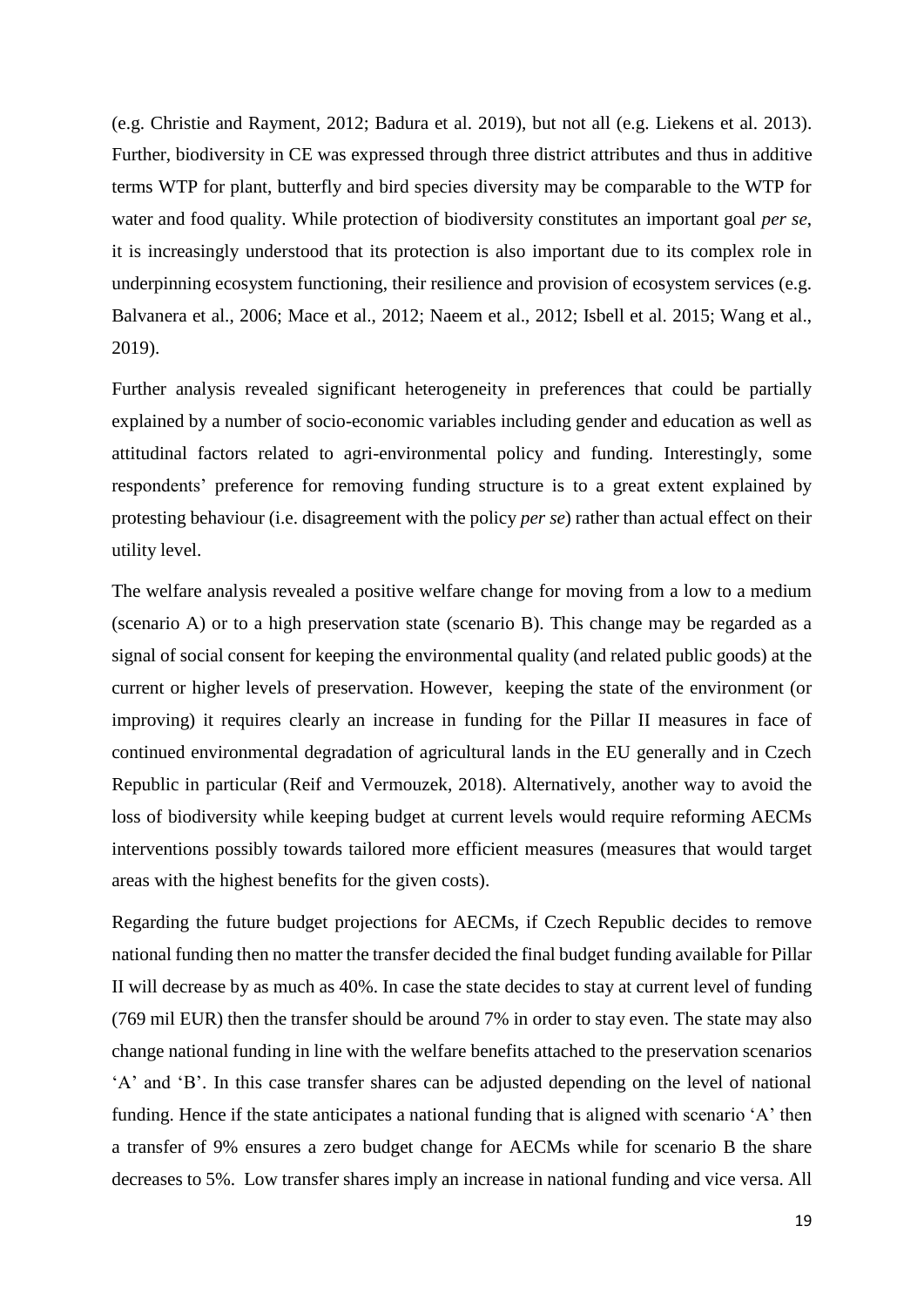these projections should be considered in relation to the enhanced subsidiarity that is expected by MS in the forthcoming CAP and the fact that Pillar II may indeed demand greater than current level of national funding. Also, final decisions regarding national funding will be made considering also the contribution of eco-schemes of Pillar I which (as AECMs) aim to address environmental-and-climate related objectives.

Our CE study has limitations related to lack of comprehensive pre-testing and focus groups due to time and budget limitations allowed for the study. This was not ideal which could question the content validity of our study, and thus our concluding notes should be interpreted in this context. We call for future studies that could provide more evidence in this area of research.

### **7. Conclusions**

In this paper we present findings supporting the preparation process for compiling Czech Republic's CAP strategic plan. This is the first study in Czech Republic that investigates public preferences on the post 2020 CAP structure of agri-environmental climatic measures on a national level.

We found that citizens are generally supporting the agri-environmental policy and are willing to pay for the provision of public goods, including biodiversity, and ecosystem services. Policy scenario of keeping or increasing the funding for public goods and ecosystem services would imply an aggregated welfare gain of 669 to 932 mil EUR as opposed to funding removal and expected environmental degradation. The highest mean WTP values were for ensuring a high water and food quality.

The significant change that the new CAP reform aims to bring compared to past CAP forms and reforms, is the greater overall contribution of MS for achieving the environmental-andclimatic related objectives (EC, 2018: Article 92). This greater contribution bears both a greater financing burden as well as a greater burden for effort and efficiency. MS should be accountable as to how they will deliver their targets and to align such efforts with the preferences of their citizens. To this end MS should seek for knowledge-based decisions to which our study aimed to have contributed.

Considering the CAP policy more broadly, and given the decreasing financial resources for agri-environmental policies in the EU, we believe that our results provide some support for public funding for public goods approach advocated by, e.g., Bateman and Balmford (2018) in the UK. Present system makes public pay twice for food; once via taxes and secondly via food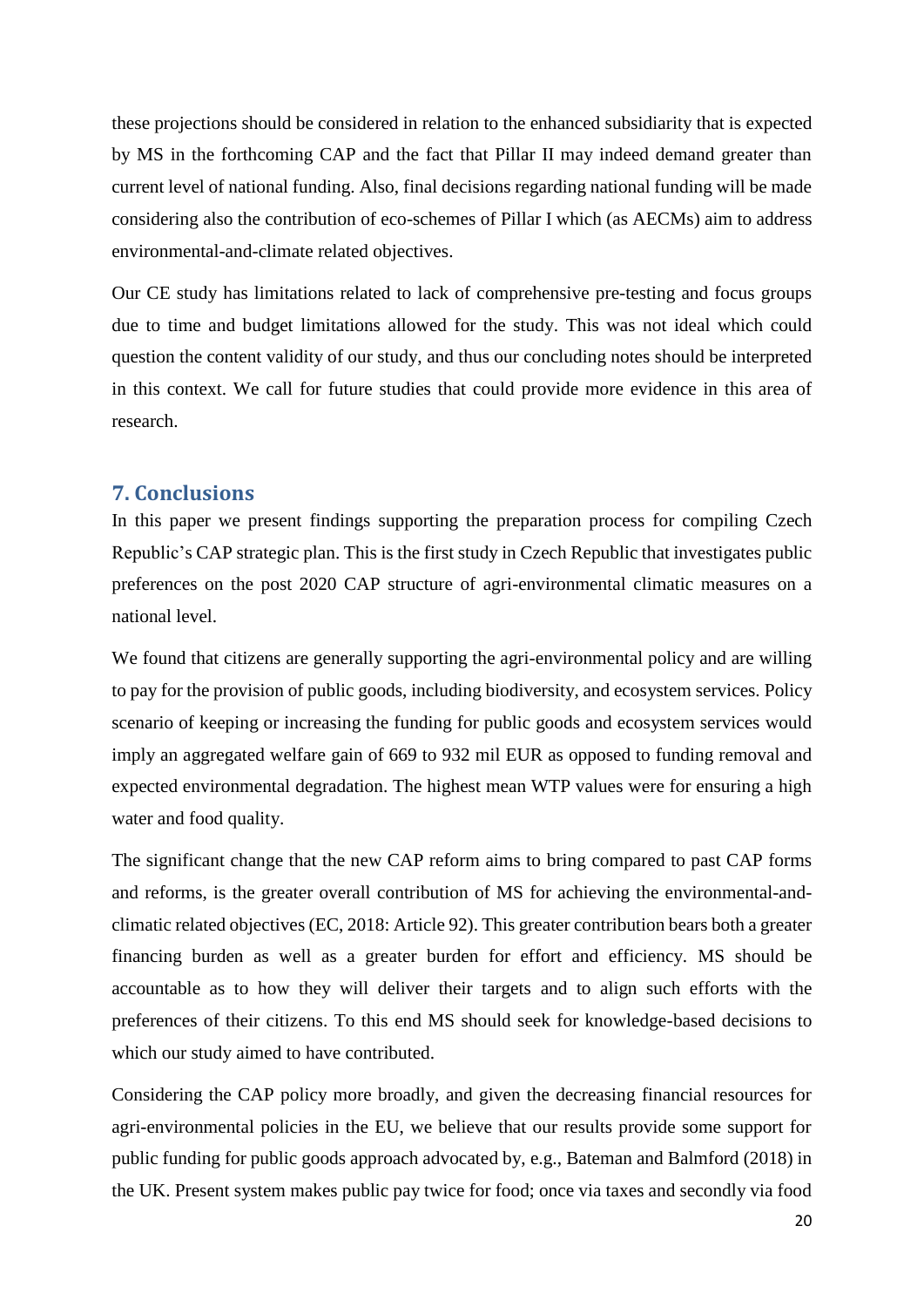market (*ibid*). While greatly increasing the level of food production, the same system has also historically led to an ever increasing degradation of the European natural environment including soil and water quality and as of yet has not delivered on the goal of halting the loss of biodiversity. As our – and other studies' (e.g. Moran et al., 2007; Arriaza et al., 2008; Badura et al., 2019) – results suggest, the European public supports policies that focuses on delivery of multiple public goods that agricultural lands can provide, such as landscape amenity, biodiversity protection, water and soil quality retention, and carbon sequestration. However, the majority of current CAP funding is made for mere land ownership rather than for delivery of such public goods. Reorienting the CAP payments towards actual delivery of such goods would likely to lead to better investments in the European agricultural landscapes that support both its citizens as well as healthy environment.

### **8. Acknowledgments**

The preparation of the manuscript was supported by Technology Agency of the Czech Republic within ÉTA project, grant number TL01000200. This work was supported by Ministry of Agriculture of the Czech Republic. We thank to J. Pražan for comments on the survey design.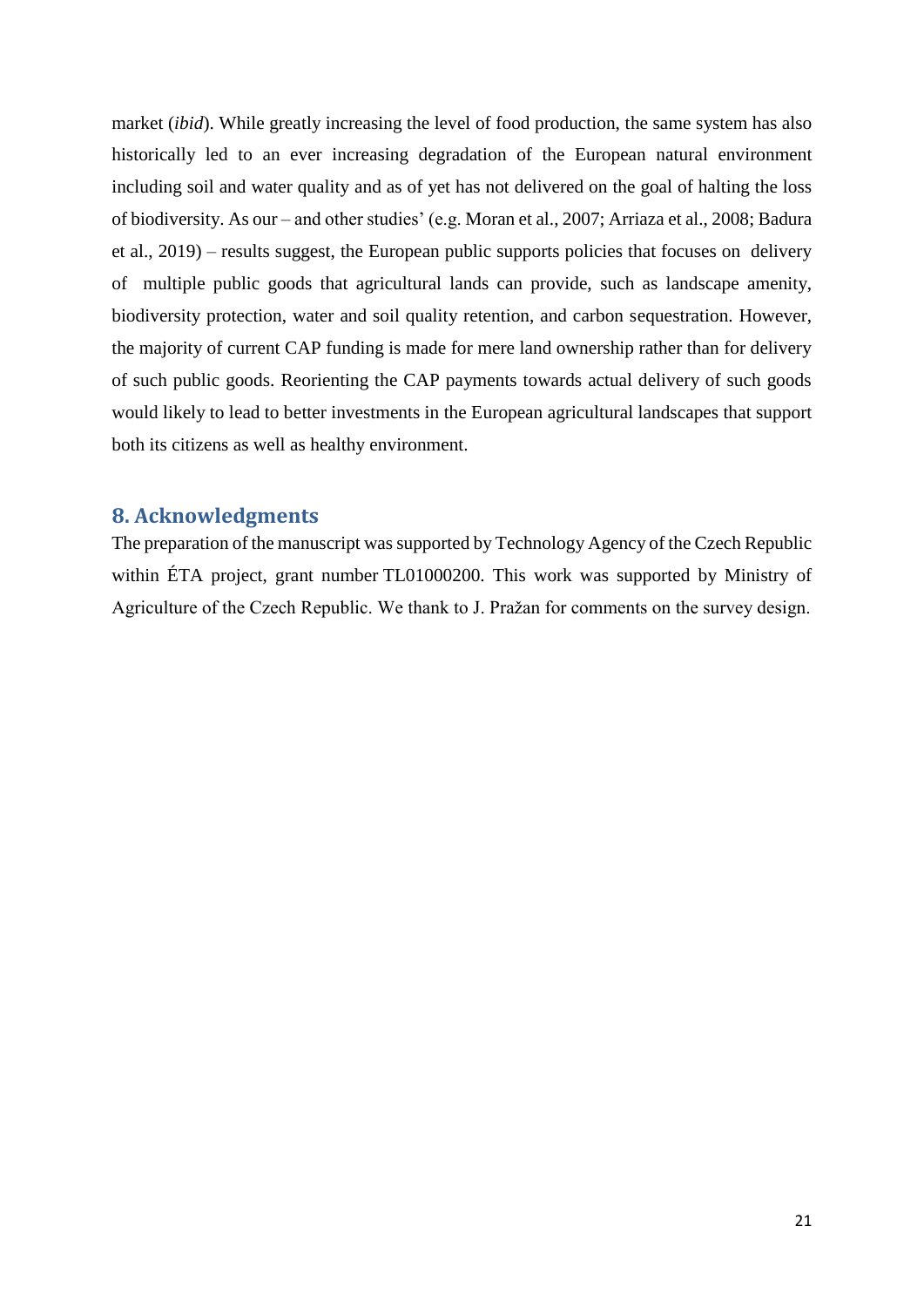### **9. References**

- Arriaza, M., Gomez-Limon, J.A., Kallas, Z., Nekhay, O., 2008. Demand for non-commodity outputs from mountain olive groves. Agric. Econ. Rev. 9 (1), 5–23.
- Badura T, Ferrini S, Binner A, Burton M, Bateman I (2019) A new approach to capturing the spatial dimensions of value within choice experiments. Environmental and Resource Economics. https://doi.org/10.1007/s10640-019-00358-3
- Balvanera P, Pfisterer AB, Buchmann N, et al (2006) Quantifying the evidence for biodiversity effects on ecosystem functioning and services. Ecol Lett 9:1146–1156. doi: 10.1111/j.1461-0248.2006.00963.x
- Bateman, I.J., Carson, R.T., Day, B., Hanemann, M., Hanley, N., Hett, T., Jones-Lee, M., Loomes, G., Mourato, S., Ozdemiroglou, E., Pearce, D.W., Sugden, R., Swanson, J. 2002. Economic Valuation with Stated Preference Techniques, Edward Elgar Publishing, Inc, Massachusetts, USA.
- Bateman, I. J., & Balmford, B. (2018). Public funding for public goods: A post-Brexit perspective on principles for agricultural policy. Land Use Policy, 79, 293–300. <https://doi.org/10.1016/j.landusepol.2018.08.022>
- Bech, M., & Gyrd-Hansen, D. (2005). Effects coding in discrete choice experiments. Health Economics, 14(10), 1079–1083.<https://doi.org/10.1002/hec.984>
- Bennett, J., Blamey, R., 2001. The Choice Modelling Approach to Environmental Valuation, New Horizons in Environmental Economics. Edward Elgar, Cheltenham, UK, Northampton, MA, USA.
- Boxall, P., Adamowicz, W. L. (Vic), & Moon, A. (2009). Complexity in choice experiments: choice of the status quo alternative and implications for welfare measurement. Australian Journal of Agricultural and Resource Economics, 53(4), 503–519. https://doi.org/10.1111/j.1467-8489.2009.00469.x
- Burton R.J.F and Schwarz G., 2013. Result-oriented agri-environmental schemes in Europe and their potential for promoting behavioral change. Land Use Policy, 30, 628-641
- Christie, M., & Rayment, M. (2012). An economic assessment of the ecosystem service benefits derived from the SSSI biodiversity conservation policy in England and Wales. Ecosystem Services, 1(1), 70–84.<https://doi.org/10.1016/j.ecoser.2012.07.004>
- Daly, A., Dekker, T., & Hess, S. (2016). Dummy coding vs effects coding for categorical variables: Clarifications and extensions. Journal of Choice Modelling, 21, 36–41. https://doi.org/10.1016/j.jocm.2016.09.005
- Espinosa-Goded, M., J. Barreiro-Hurlé, and E. Ruto. 2010. What Do Farmers Want From Agri-Environmental Scheme Design? A Choice Experiment Approach. Journal of Agricultural Economics 61(2):259–273.
- European Commission, 2015. Factsheet on 2014-2020 Rural Development Programme for the Czech Republic.
- [European Commission, 2017:](https://www.sciencedirect.com/science/article/pii/S0048969718302389#bbb0180) The Future of Food and Farming. Communication From the Commission to the European Parliament, the Council, the European Economic and Social Committee and the Committee of the Regions. COM(2017) 713 Final, Brussels, 29.11.2017
- [European Commission, 2018](https://www.sciencedirect.com/science/article/pii/S0048969718302389#bbb0180) Annexes to the Proposal for the regulation of the European Parliament and of the council, Brussels, 01.06.2018
- Green, R. E., Cornell S.J.,Scharlemann J.P.W.,Balmford A., 2005. Farming and the Fate of Wild Nature. Science 307(5709):550–555.
- Gregory, R. 2006. Birds as biodiversity indicators for Europe. Significance 3(3):106–110.
- Hanley, N., Mourato, S., Wright, R.E., 2001. Choice modelling approaches: a superior alternative for environmental valuation? J. Econ. Surv. 15 (3), 435–462.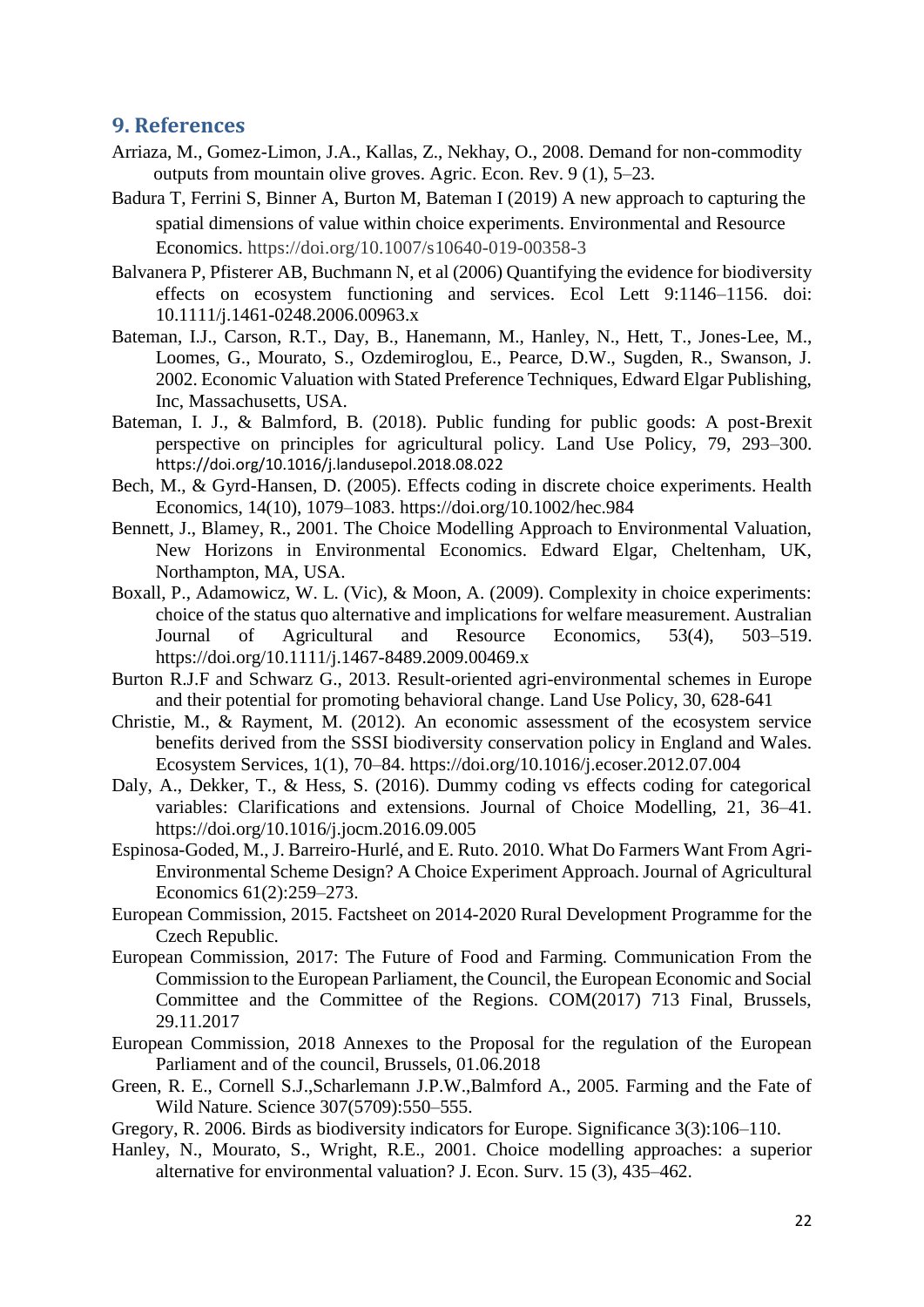- Hart K, Baldock D and Tucker G (2018), Defining EU environmental objectives and monitoring systems for a results-oriented CAP post 2020, a report for WWF Deutschland, IEEP.
- Hensher, D. & Greene, W. 2003. The mixed logit model: the state of practice. Transportation 30(2):133-176.
- Hensher, D., Rose, J. & Greene, W. 2005. Applied choice analysis, A primer. Cambridge University Press, New York.
- Hensher, D., Rose, J., Greene, W., 2015. Applied Choice Analysis. A Primer, 2nd ed Cambridge University Press, New York.
- Huang, J., Tichit, M., Poulot, M., Darly, S., Li, S., Petit, C., & Aubry, C. (2015). Comparative review of multifunctionality and ecosystem services in sustainable agriculture doi[:https://doi.org/10.1016/j.jenvman.2014.10.020](https://doi.org/10.1016/j.jenvman.2014.10.020)
- Hynes, S., Campbell, D., & Howley, P. (2011). A Holistic vs. an Attribute-based Approach to Agri-Environmental Policy Valuation: Do Welfare Estimates Differ? Journal of Agricultural Economics, 62(2), 305–329. https://doi.org/10.1111/j.1477- 9552.2010.00287.x
- Isbell F, Craven D, Connolly J, et al (2015) Biodiversity increases the resistance of ecosystem productivity to climate extremes. Nature 526:574–7. doi: 10.1038/nature15374
- Kosenius, A. (2010). Heterogeneous preferences for water quality attributes: The case of eutrophication in the Gulf of Finland, the Baltic Sea. Ecological Economics, 69, 528– 538.
- Liekens I, Schaafsma M, De Nocker L, et al (2013) Developing a value function for nature development and land use policy in Flanders, Belgium. Land use policy 30:549–559. doi: 10.1016/j.landusepol.2012.04.008
- Lew, D. K. (2018). Discounting future payments in stated preference choice experiments. Resource and Energy Economics, 54, 150–164. https://doi.org/10.1016/j.reseneeco.2018.09.003
- Louviere, J., Hensher, D., Swait, J., 2000. Stated Choice Models Analysis and Appli-cation. Cambridge University Press, Cambridge.
- Mace GM, Norris K, Fitter AH (2012) Biodiversity and ecosystem services: a multilayered relationship. Trends Ecol Evol 27:19–26. doi: 10.1016/j.tree.2011.08.006
- McFadden, D. and Train, K. 2000. Mixed MNL Models for Discrete Response. Journal of Applied Econometrics 15 (5): 447-470.
- McFadden, D., 1974. Conditional logit analysis of qualitative choice behavior, in P. Zarembka, ed., Frontiers in Econometrics, Academic Press, New York, 105–142.
- Moran,D.,McVittie,A.,Allcroft,D.J.,Elston,D.A.,2007.Quantifying public preferences for agrienvironmental policy in Scotland: a comparison of methods. Ecol.Econ.63,42– 53.http://doi.org/10.1016/j.ecolecon.2006.09.018.
- Naeem S, Duffy JE, Zavaleta E (2012) The Functions of Biological Diversity in an Age of Extinction. Science (80- ) 336:1401–1406. doi: 10.1126/science.1215855
- Navarro, A., & López-Bao, J. V. (2018). Towards a greener Common Agricultural Policy. Nature Ecology & Evolution, 2(12), 1830–1833. https://doi.org/10.1038/s41559-018- 0724-y
- Novikova, A., L. Rocchi, and V. Vitunskienė. 2017. Assessing the benefit of the agroecosystem services: Lithuanian preferences using a latent class approach. Land Use Policy 68:277– 286.
- Oehlmann, M., Meyerhoff, J., Mariel, P., & Weller, P. (2017). Uncovering context-induced status quo effects in choice experiments. Journal of Environmental Economics and Management, 81, 59–73. <https://doi.org/10.1016/j.jeem.2016.09.002>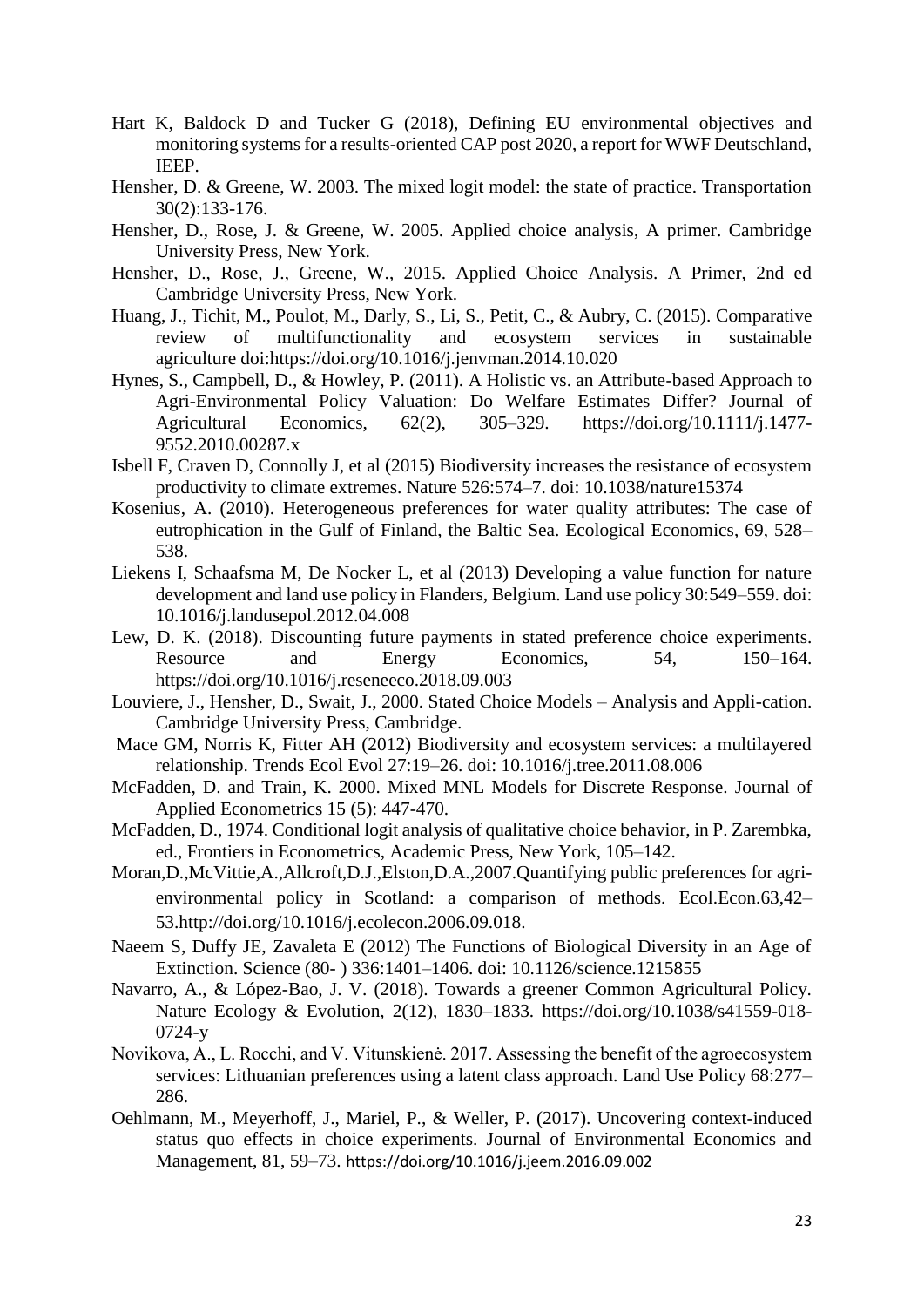- Pe'er, G., L. V. Dicks, P. Visconti, R. Arlettaz, A. Baldi, T. G. Benton, S. Collins, M. Dieterich, R. D. Gregory, F. Hartig, K. Henle, P. R. Hobson, D. Kleijn, R. K. Neumann, T. Robijns, J. Schmidt, A. Shwartz, W. J. Sutherland, A. Turbe, F. Wulf, and A. V. Scott. 2014. EU agricultural reform fails on biodiversity. Science 344(6188):1090–1092.Chrzan, K., & Orme, B. (2000). An overview and comparison of design strategies for choice-based conjoint analysis. Sawtooth Software, Research Paper Series.
- Power AG (2010) Ecosystem services and agriculture: Tradeoffs and synergies. Philosophical Transactions of the Royal Society B: Biological Sciences, 365, 2959-2971.
- Pretty, J. (2018). Intensification for redesigned and sustainable agricultural systems. Science, 362(6417), eaav0294.
- Recanati, F., Maughan, C., Pedrotti, M., Dembska, K., & Antonelli, M. (2019). Assessing the role of CAP for more sustainable and healthier food systems in Europe: A literature review. Science of The Total Environment, 653, 908–919. https://doi.org/10.1016/j.scitotenv.2018.10.377
- Reif, J., & Vermouzek, Z. (2018). Collapse of farmland bird populations in an Eastern European country following its EU accession. Conservation Letters, e12585. https://doi.org/10.1111/conl.12585
- Rocchi, L., L. Paolotti, and F. F. Fagioli. 2017. Defining agri-environmental schemes in the buffer areas of a natural regional park: An application of choice experiment using the latent class approach. Land Use Policy 66:141–150.
- Swinton, S.M., Lupi, F., Robertson, G.P., Hamilton, S.K., 2007. Ecosystem services and agriculture: cultivating agricultural ecosystems for diverse benefits. Ecol. Econ. 64, 245e252.
- Train, K. 1998; Recreation demand models with taste differences over people. Land Economics 74 (2): 230-239.
- [Train, K. 2003.](http://www.sciencedirect.com/science/article/pii/S0165176505001606#bib16) Discrete Choice Methods with Simulation. Cambridge University Press, New York
- Trnka, M., Olesen, J.E., Kersebaum, K.C., Rötter, R.P., Brázdil, R., Eitzinger, J., Jansen, S., Skjelvåg, A.O., Peltonen-Sainio, P., Hlavinka, P., Balek, J., Eckersten, H., Gobin, A., Vučetić, V., Dalla-Marta, A., Orlandini, S., Alexandrov, V., Semerádová, D., Štěpánek, P. Svobodová, E., Rajdl, K., 2016. Changing regional weather-crop yield relationship across Europe between 1901 and 2012. Climate Research 70, 195-214.
- Varela, E., Verheyen, K., Valdés, A., Soliño, M., Jacobsen, J. B., De Smedt, P., Ehrmann, S., Gärtner, S., Górriz, E., Decocq, G. (2018). Promoting biodiversity values of small forest patches in agricultural landscapes: Ecological drivers and social demand <https://doi.org/10.1016/j.scitotenv.2017.11.190>
- Villanueva, A.J.; Rodríguez-Entrena, M.; Gómez-Limón, J.A.; Palomo-Hierro, S.; Apostoaie, C.M.; Bareille, F.; Bavorova, M.; Berbel, J.; Boevsky, I.; Borisov, P.; Byg, A.; Cañas, J.A.; Chenais, M.; Chapon, V.; Couzier, J.; D'Alberto, R.; Desjeux, Y.; Dupraz, P.; Faccioli, M.; Gerner, L.; Gutiérrez-Martín, C.; Häfner, K.; Havova, R.; Hujala, T.; Juutinen, A.; Kantelhardt, J.; Kapfer, M.; Keskpaik, A.; Kieninger, P.R.; Komossa, F.; Kurttila, M.; Lassur, S.; Le Goffe, P.; Letki, N.; Mäntymaa, E.; Marconi, V.; Maxim, A.; Mihai, C.; Mihnea, A.; Mouléry, M.; Napoleone, C.; Niedermayr, A.; Nikolov, D.; Novo, P.; Nshimiye, P.; Paoli, J.C.; Piorr, A.; Radev, T.; Raggi, M.; Ratinger, T.; Schaller, L.; Stürzenbecher, F.; Tafel-Viia, K.; Tieskens, K.; Tyrväinen, L.; van der Zanden, E.; Vancurova, I.; Verburg, P.; Viaggi, D.; Zagórska, K.; Zasada, I.; Zavalloni, M. Report on valuation results<http://www.provide-project.eu/documents/2017/05/911.pdf>
- Wang L, Delgado-Baquerizo M, Wang D, et al (2019) Diversifying livestock promotes multidiversity and multifunctionality in managed grasslands. Proc Natl Acad Sci U S A 201807354. doi: 10.1073/pnas.1807354116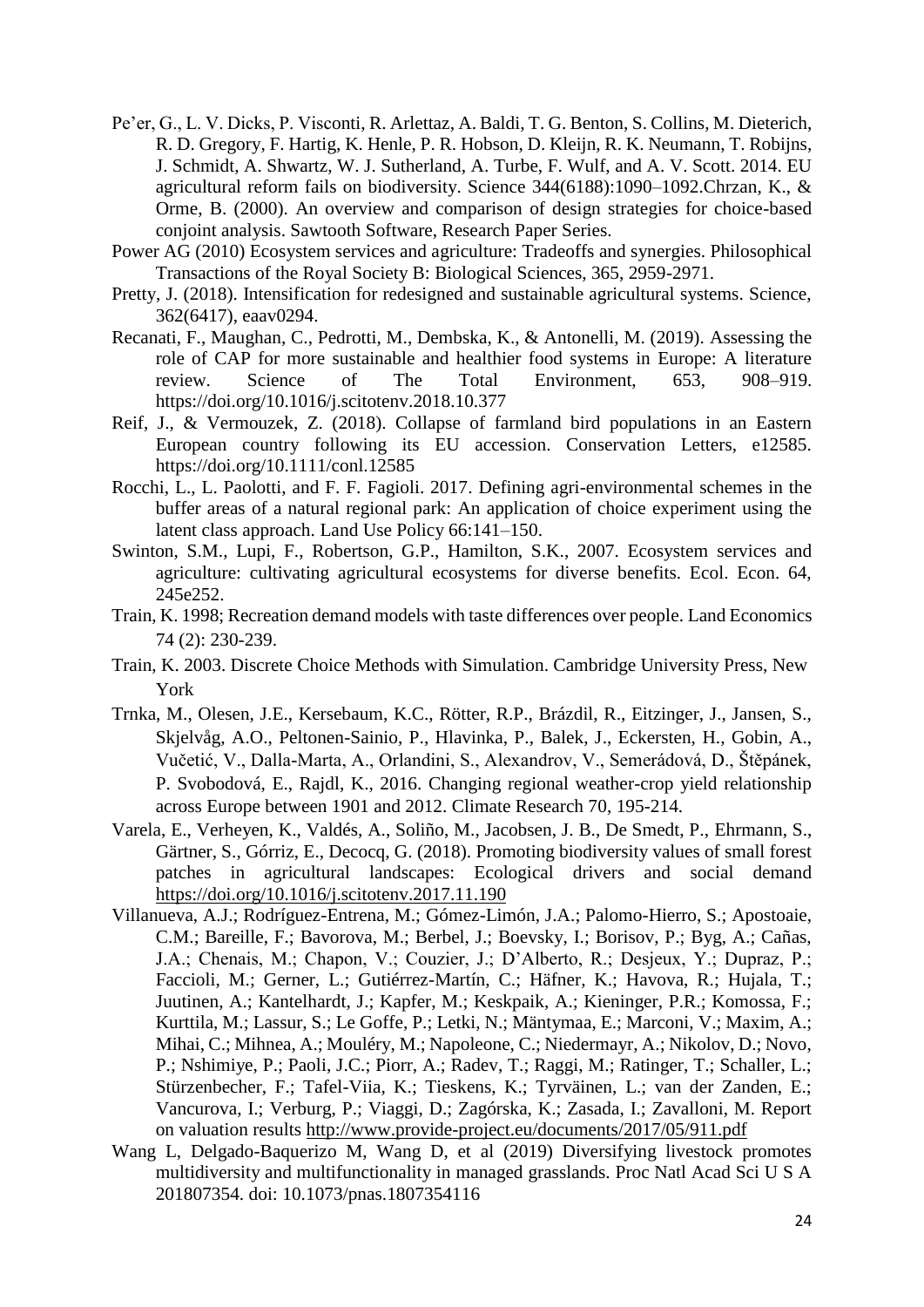Zhang, W., Ricketts, T.H., Kremen, C., Carney, K., Swinton, S.M., 2007. Ecosystem services and dis-services to agriculture. Ecological Economics 64, 253–260.

## **10. Web references**

http://europa.eu/rapid/press-release IP-19-3332 en.htm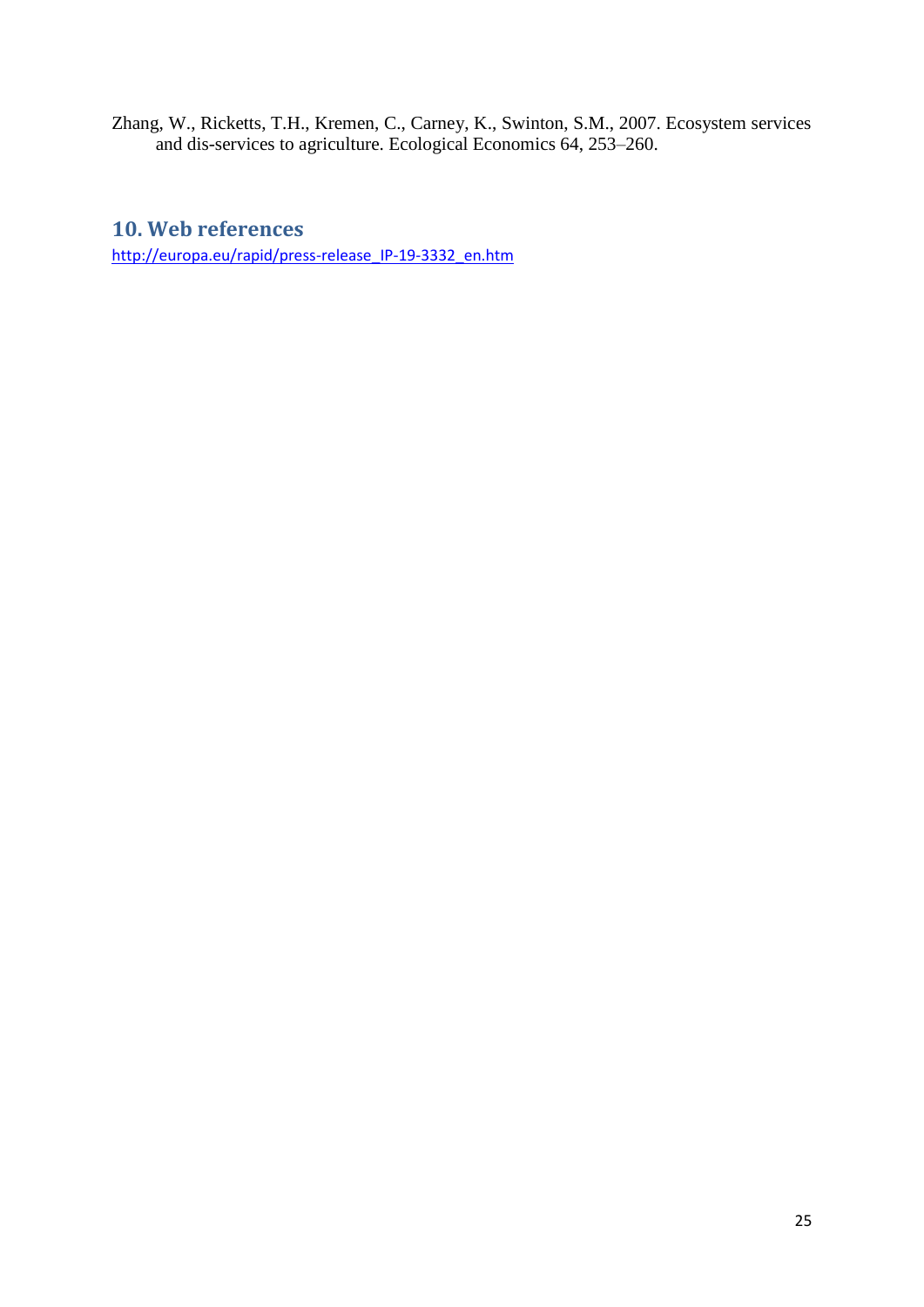# **Appendix I**

### **Survey questionnaire**

Agri-environmental policy as applied by Czech Republic supports payments to farmers so as to change their farming practice towards certain environmental goals. High diversity of meadows, species of birds and butterflies, aversion of soil erosion and decrease of pesticide use are some examples of the environmental goals that agri-environmental policy sets.

These payments are designed to encourage farmers to protect and enhance the environment on agricultural land. These are voluntary measures and farmers are compensated based on standard costs and assumptions for income foregone resulting from implemented measures.

In the following survey, you can select from the available alternative options (scenarios) of environmental management, presented with expected costs.

**Option A:** Removing payments for farmers, as they are not supported by state in protecting the environment.



**Option B:** Keeping payments, keeping the current state of protecting the environment on agricultural land.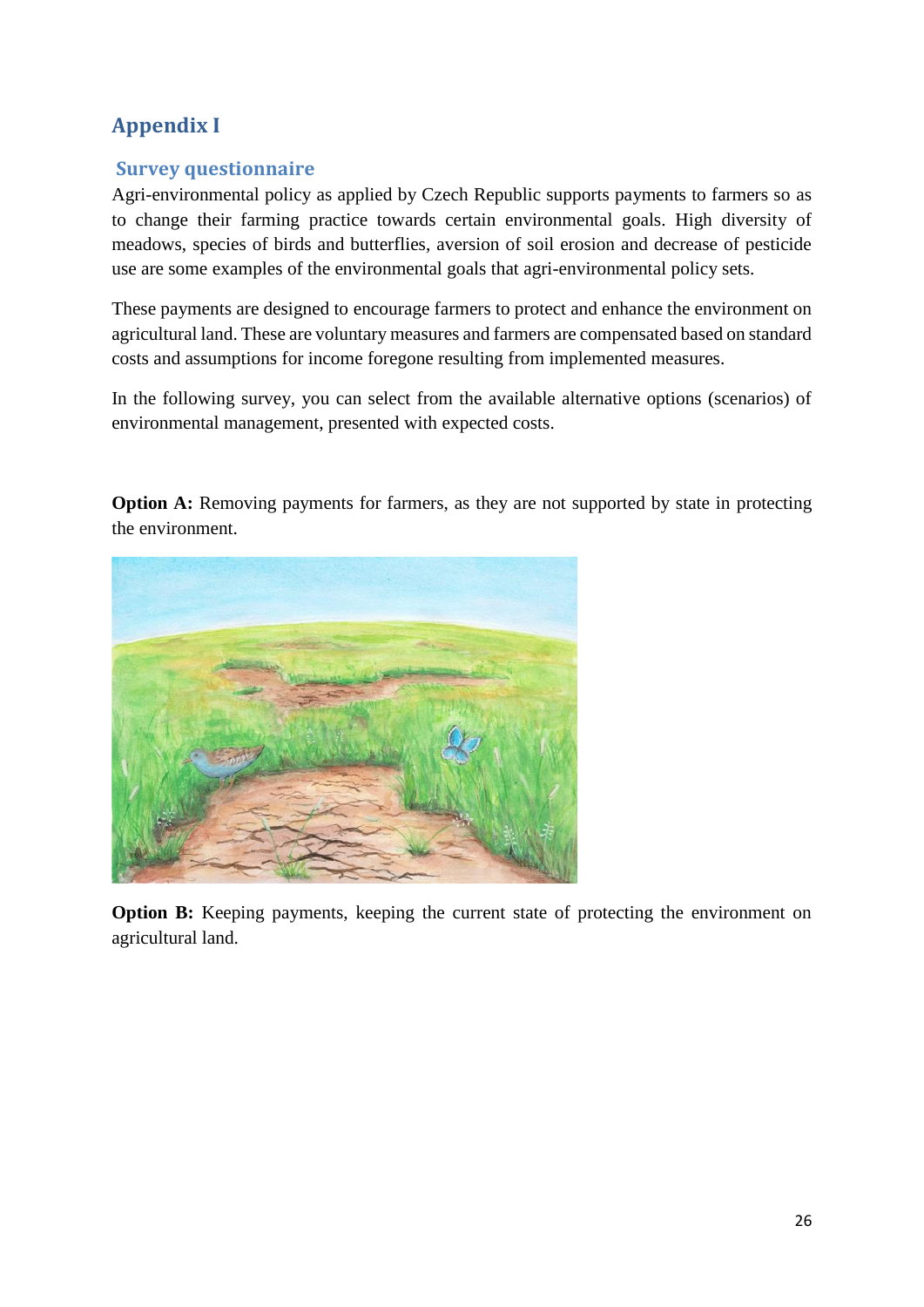

**Option C:** Keeping payments, increasing the current state of protecting the environment on agricultural land.



Every policy option incurs yearly cost to your household from your taxes, for the next five years. If you do not prefer any of the scenarios available, you can choose the base option to remove current funding, when there is no agri-environmental measure implemented and you can spend your income for something else.

*Please during your choices pay attention to give a realistic response that can be in line with your personal income and your yearly expenses for other goods and services.*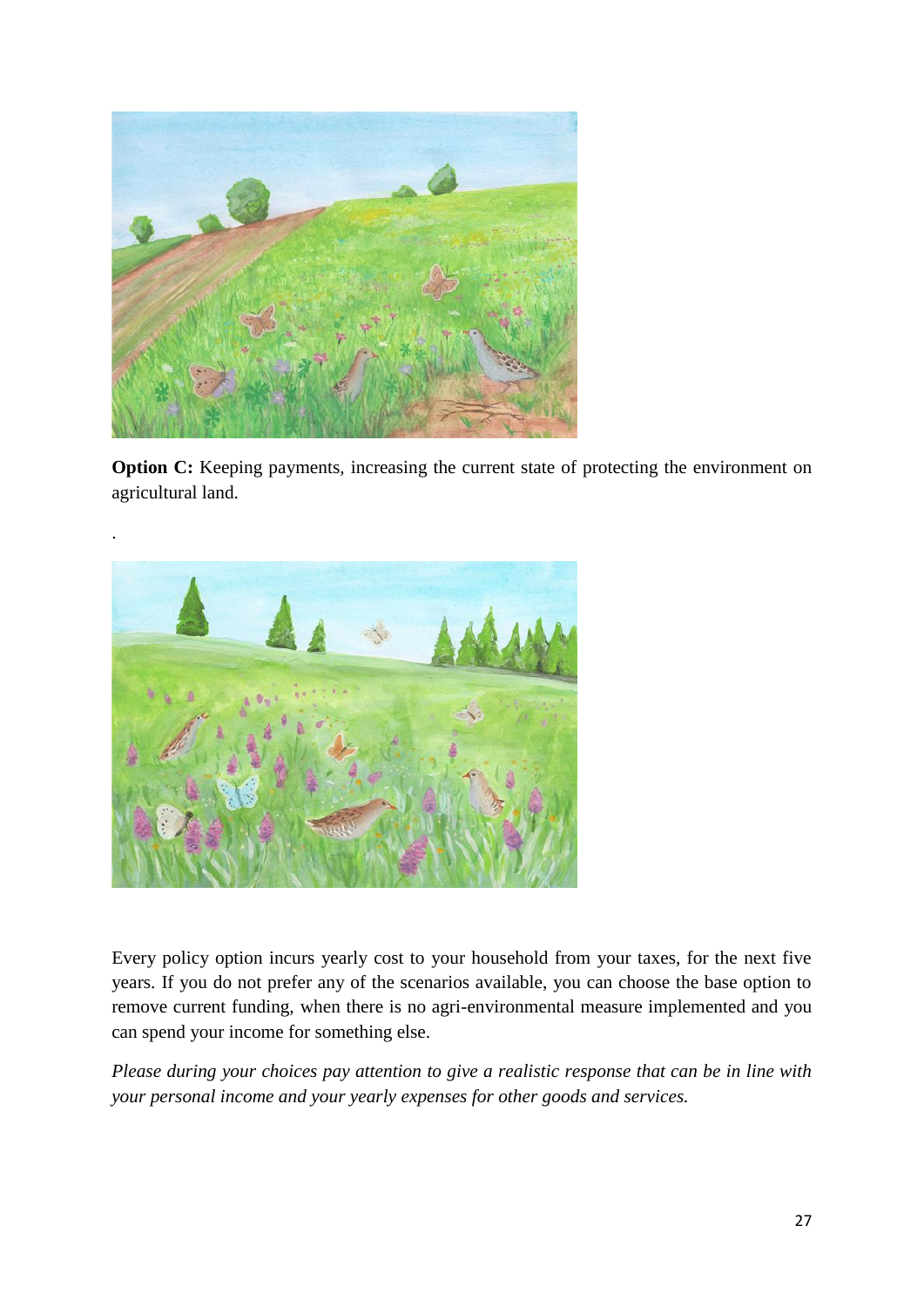C1\_1-8. Imagine, that you would make yearly contributions to environmental management on agricultural land. You will be consecutively shown 8 different combinations of environmental management parameters explaining the level of environmental protection carried out with your contribution. From the 3 options available, select always the one, which you would really prefer.

#### **Basis choice set:**

| <b>Options</b>                        | <b>Option A</b>                 | <b>Option B</b>                   | <b>Option C</b>                |
|---------------------------------------|---------------------------------|-----------------------------------|--------------------------------|
| <b>Attributes</b>                     |                                 |                                   |                                |
| <b>Plant diversity in meadows</b>     | Low diversity of plants         | Medium diversity of plants        | High diversity of plants       |
| <b>Butterfly (Large blue) species</b> | 1 species of butterfly. less    | 3 species of butterflies. current | 3 species of butterflies. more |
|                                       | abundant                        | level of abundance                | abundant                       |
| <b>Bird species</b>                   | Threefold decrease in the       | No change in the number of        | Twofold increase in the        |
|                                       | number of pairs of corncrake    | pairs of cornerake (1500 pairs)   | number of pairs of corncrake   |
|                                       | $(500 \text{ pairs})$           |                                   | $(3000 \text{ pairs})$         |
| Soil erosion                          | Very strong erosion and no      | Strong erosion and some buffer    | Medium to low erosion and      |
|                                       | buffer strips                   | strips                            | more buffer strips             |
| <b>Water quality</b>                  | Bad water quality also for      | Current (insufficient) water      | Good water quality, also for   |
|                                       | swimming and drinking uses      | quality. also for swimming        | swimming and drinking uses     |
|                                       |                                 | and drinking uses                 |                                |
| <b>Climate change</b>                 | More carbon emissions:          | No change in carbon               | Less carbon emissions:         |
|                                       | Agriculture contributes to      | emissions: Agriculture            | Agriculture mitigates climate  |
|                                       | climate change because          | contributes to climate change     | change because carbon is       |
|                                       | land is a source of carbon      | at current rate                   | stored on the land             |
| <b>Food quality</b>                   | Deterioration in the quality of | No change in the quality of       | Improvement in the quality of  |
|                                       | fruits. vegetables and wine     | fruits. vegetables and wine       | fruits. vegetables and wine    |
| <b>Tax expenses</b>                   | $\Omega$                        | 500                               | 5000                           |
| (CZK/household/vear)                  |                                 |                                   |                                |
| My choice is:                         |                                 |                                   |                                |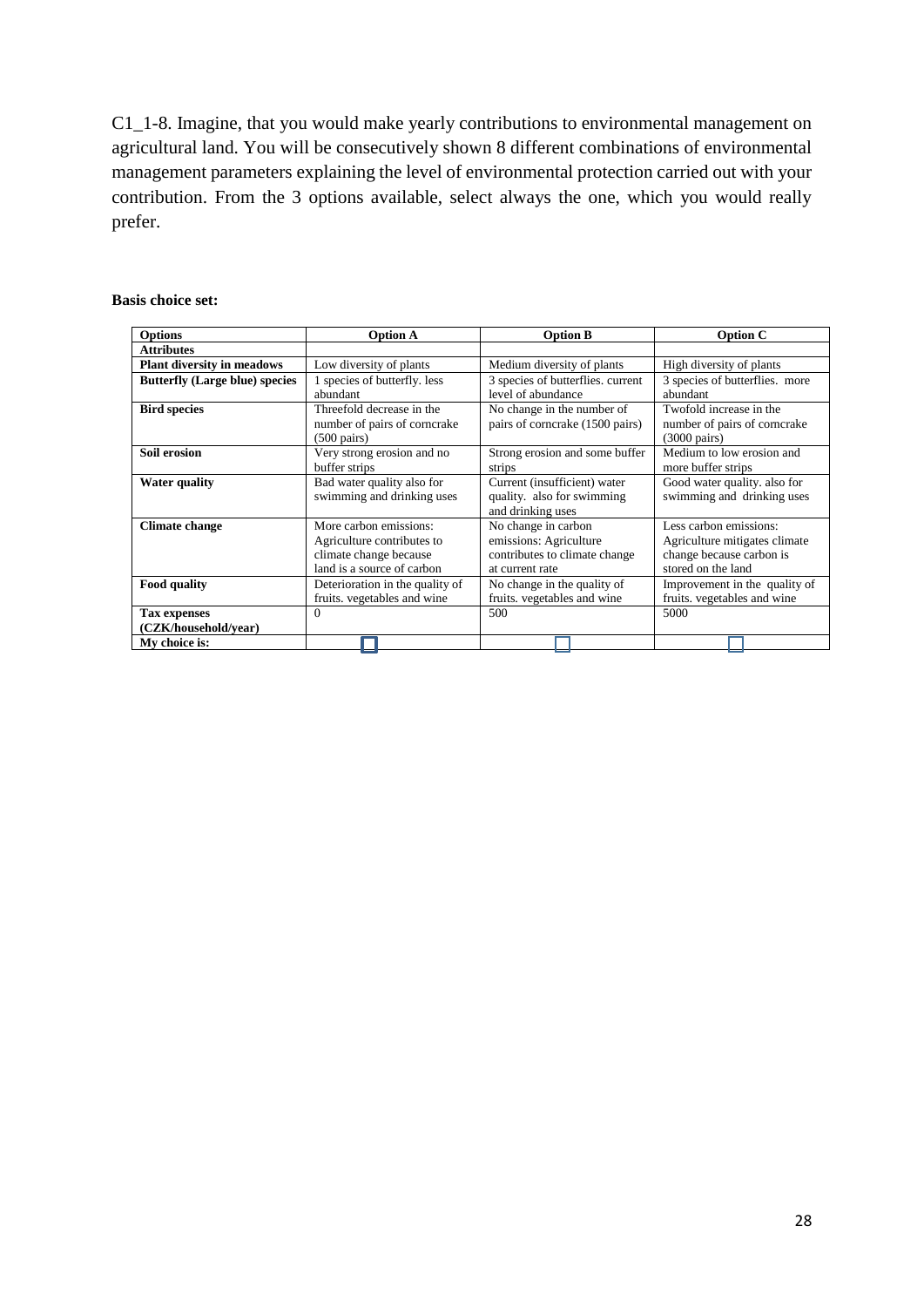# **Appendix II**

|                                                                                                                                                 | Level of agreement $(\% )$ |              |       |       |       |  |  |
|-------------------------------------------------------------------------------------------------------------------------------------------------|----------------------------|--------------|-------|-------|-------|--|--|
|                                                                                                                                                 | 1                          | $\mathbf{2}$ | 3     | 4     | 5     |  |  |
| ATT1: Familiarity with agricultural policy (1:not familiar. 5: very<br>familiar at all)                                                         |                            |              |       |       |       |  |  |
| How familiar do you think you are with the agricultural policy towards<br>environmental protection. also referred as agri-environmental policy? | 11.7                       | 23.9         | 38.7  | 13.3  | 3.1   |  |  |
| ATT2: Importance of agri-environmental policy objectives (1:<br>completely irrelevant. 5: very important):                                      | 0.43                       | 2.91         | 13.79 | 44.18 | 38.69 |  |  |
| Preservation of biodiversity and species related to agriculture soil                                                                            | 0.74                       | 2.02         | 12.21 | 40.98 | 44.06 |  |  |
| Prevention of soil erosion and better soil management                                                                                           | 0.63                       | 1.89         | 7.76  | 26.02 | 63.69 |  |  |
| Water quality through the reduction of fertilizer and pesticide use                                                                             | 1.00                       | 3.20         | 10.20 | 34.20 | 51.30 |  |  |
| Landscape protection including preservation of traditional rural landscapes                                                                     | 2.02                       | 4.04         | 15.30 | 41.34 | 37.30 |  |  |
| Mitigation of climate change by agricultural sector                                                                                             | 0.96                       | 4.39         | 16.06 | 43.79 | 34.80 |  |  |
| Adaptation of agricultural production to climate change                                                                                         | 0.43                       | 2.91         | 13.79 | 44.18 | 38.69 |  |  |
| Mean of ATT2*                                                                                                                                   | 0.3                        | 1.0          | 10.3  | 44.0  | 44.4  |  |  |
| ATT3: Protesting towards funding of agri-environment climatic<br>measures (1: Fully disagree. 5: Fully agree)                                   |                            |              |       |       |       |  |  |
| Funding should be allocated to other purposes than agri-environmental<br>policy                                                                 | 12.3                       | 23.1         | 38.9  | 16.8  | 8.9   |  |  |
| Farmers shouldn't be compensated for protecting their agricultural land                                                                         | 11.1                       | 22.5         | 31.0  | 21.4  | 14.0  |  |  |
| Farmers shouldn't be compensated for protecting biodiversity and the<br>environment                                                             | 13.8                       | 26.4         | 29.8  | 17.7  | 12.3  |  |  |
| Mean of ATT3*                                                                                                                                   | 8.4                        | 25.1         | 40.1  | 19.1  | 7.4   |  |  |

#### Table 1: Share (%) of respondents that show a certain level of agreement in attitudinal statements

\*Cronbach's Alpha for ATT2 and ATT3: 0.883. 0.781 respectively.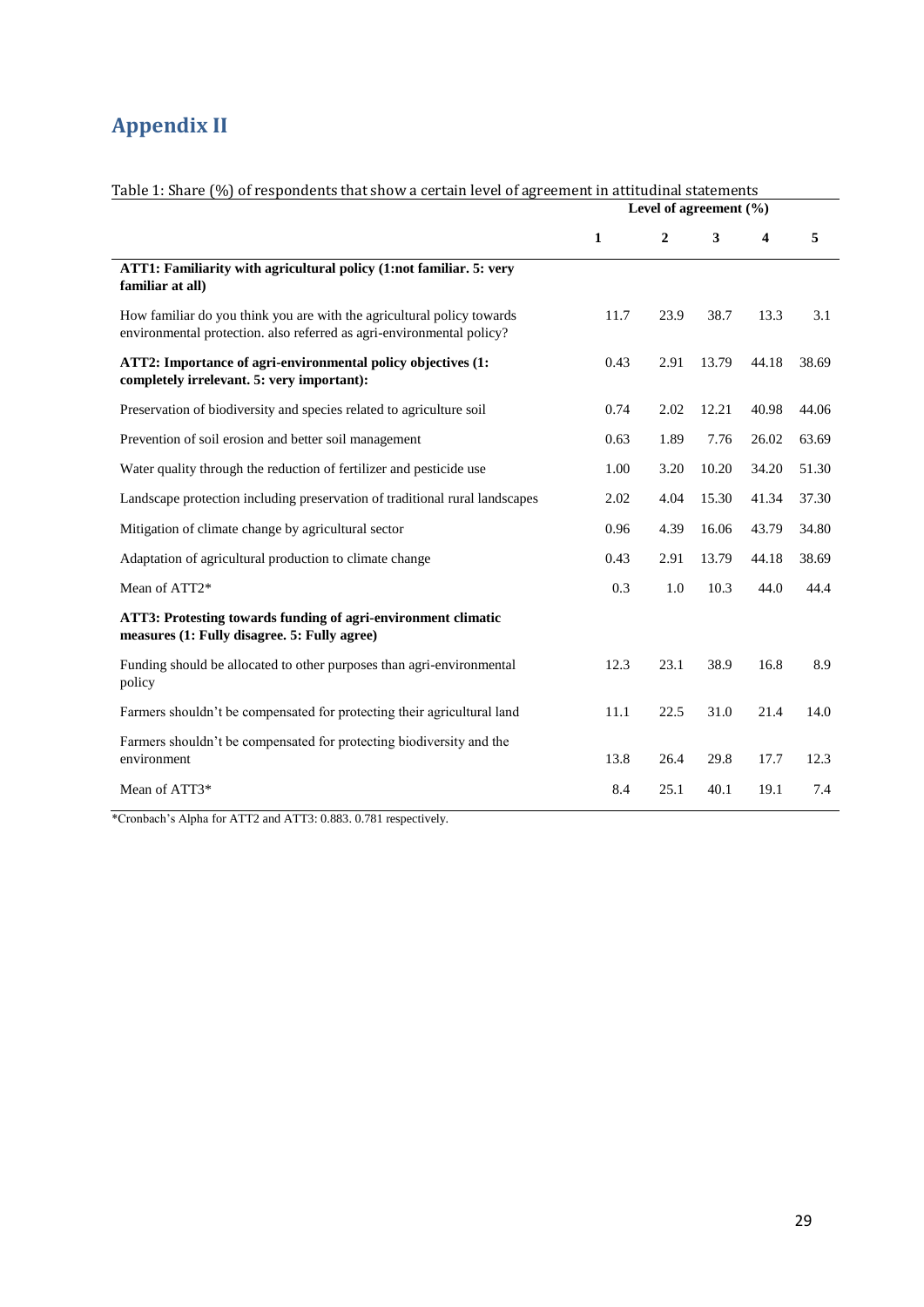Table 2: Estimates of mixed logit with interactions model

|                                               | <b>Mixed logit:</b><br>interactions with socio-demographic<br>variables |                      | <b>Mixed logit:</b><br>interactions with attitudes |                      |  |  |
|-----------------------------------------------|-------------------------------------------------------------------------|----------------------|----------------------------------------------------|----------------------|--|--|
| <b>Attributes</b>                             | Coef. Estimate                                                          | <b>Std.deviation</b> | <b>Coef. Estimate</b>                              | <b>Std.deviation</b> |  |  |
| ASC: No funding                               | $-1.853*$                                                               | 5.676***             | $-0.705$                                           | 4.934***             |  |  |
| Tax                                           | $-0.001***$                                                             | $0.002***$           | $-0.001***$                                        | $0.002***$           |  |  |
| Plant diversity: Medium                       | $0.075**$                                                               | 0.083                | $0.074**$                                          | 0.127                |  |  |
| Plant diversity: High                         | $0.092***$                                                              | 0.121                | $0.092**$                                          | $0.174*$             |  |  |
| Butterfly species:<br>Medium                  | 0.047                                                                   | $0.287***$           | $0.065*$                                           | $0.275***$           |  |  |
| Butterfly species: High                       | $0.093***$                                                              | $0.178*$             | $0.088**$                                          | 0.150                |  |  |
| Bird species: Medium                          | 0.000                                                                   | $0.269***$           | 0.006                                              | $0.206**$            |  |  |
| Bird species: High                            | $0.083**$                                                               | 0.124                | $0.103***$                                         | 0.083                |  |  |
| Soil erosion: Medium                          | 0.026                                                                   | 0.026                | 0.036                                              | 0.050                |  |  |
| Soil erosion: High                            | $0.205***$                                                              | $0.302***$           | $0.168***$                                         | $0.254***$           |  |  |
| Water quality: Medium                         | $-0.058*$                                                               | 0.142                | $-0.047$                                           | 0.080                |  |  |
| Water quality: High                           | $0.546***$                                                              | $0.606***$           | $0.536***$                                         | $0.614***$           |  |  |
| Climate change: Medium                        | $-0.044$                                                                | $0.237***$           | $-0.050$                                           | $0.191*$             |  |  |
| Climate change: High                          | $0.153***$                                                              | 0.086                | $0.150***$                                         | $0.198**$            |  |  |
| Food quality: Medium                          | $-0.078**$                                                              | $0.210**$            | $-0.063*$                                          | 0.148                |  |  |
| Food quality: High                            | $0.474***$                                                              | $0.471***$           | $0.438***$                                         | 0.399***             |  |  |
| <b>Interactions</b>                           |                                                                         |                      |                                                    |                      |  |  |
| ASC: No funding X<br>Female                   | $-1.174***$                                                             |                      |                                                    |                      |  |  |
| ASC:No funding X Age                          | 0.026                                                                   |                      |                                                    |                      |  |  |
| ASC:No funding X<br><b>Education</b> level    | $-1.070**$                                                              |                      |                                                    |                      |  |  |
| ASC:No funding X<br>Work in agric.sec         | $-0.264$                                                                |                      |                                                    |                      |  |  |
| ASC:No funding $\overline{X}$<br>Income class | $-0.062$                                                                |                      |                                                    |                      |  |  |
|                                               |                                                                         |                      |                                                    |                      |  |  |
| ASC:No funding X<br>ATT1                      |                                                                         |                      | 0.150                                              |                      |  |  |
| ASC:No funding X<br>ATT <sub>2</sub>          |                                                                         |                      | $-2.184***$                                        |                      |  |  |
| ASC:No funding X<br>ATT3                      |                                                                         |                      | $2.110***$                                         |                      |  |  |
|                                               |                                                                         |                      |                                                    |                      |  |  |
| Number of observations                        | 8000                                                                    |                      | 8000                                               |                      |  |  |
| Log Likelihood                                | -5508.278                                                               |                      | -4498.651                                          |                      |  |  |
| Pseudo R <sup>2</sup>                         | 0.373                                                                   |                      | 0.370                                              |                      |  |  |
| $\rm AIC$                                     | 11090.6                                                                 |                      | 9067.3                                             |                      |  |  |
| Number of draws                               | 1000                                                                    |                      | 1000                                               |                      |  |  |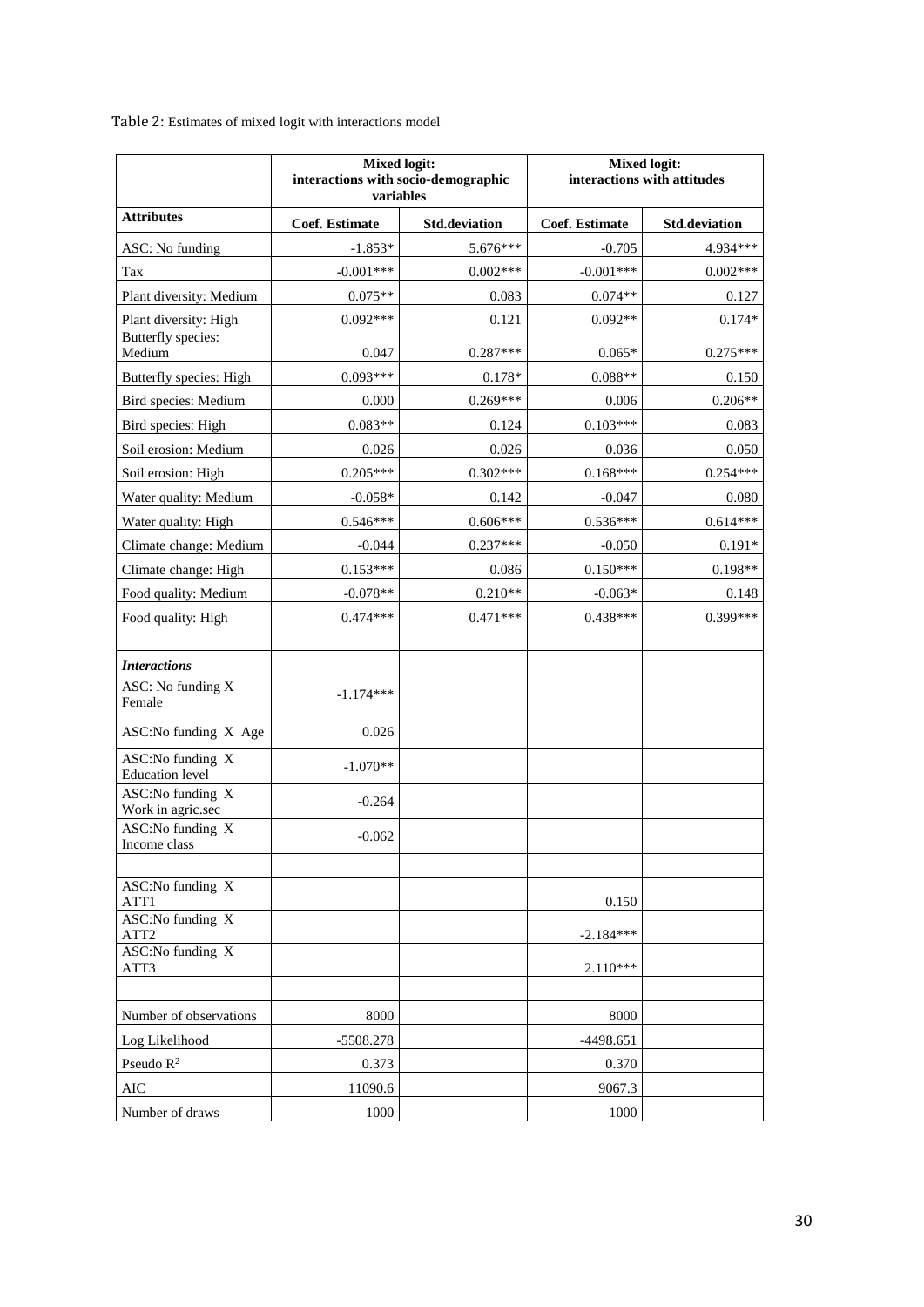| Transfer %     | A:Budget for Pillar II | <b>B:Transfer from Pillar I</b> |                                  |                                                   | C:National co funding                      |                                 |                          |                    |                    | Total funding $(A+B+C)$ |                  |                 | $(=30\% * Total funding)$<br><b>Budget for AECM</b> |                 |                                                                                            |                                                                         | <b>Budget</b> change                                                 |                                                |
|----------------|------------------------|---------------------------------|----------------------------------|---------------------------------------------------|--------------------------------------------|---------------------------------|--------------------------|--------------------|--------------------|-------------------------|------------------|-----------------|-----------------------------------------------------|-----------------|--------------------------------------------------------------------------------------------|-------------------------------------------------------------------------|----------------------------------------------------------------------|------------------------------------------------|
|                |                        |                                 | C1: Based on 2014-2020<br>levels | C2: Based on welfare<br><b>benefis_Scenario A</b> | C3: Based on welfare<br>benefis_Scenario B | C4: National funding is<br>zero | $A+B+C1$<br>$\mathbf{H}$ | $A+B+C2$<br>$T2 =$ | $A+B+C3$<br>$T3 =$ | $A + B + C4$<br>$T4 =$  | $B1 = 30\% * T1$ | $B2 = 30% * T2$ | $B3=30\%*T3$                                        | $B4 = 30% * T4$ | 2014-2020 level (current<br>national funding is at<br>Budget change when<br>$_{\rm level}$ | ⋖<br>reflected by scenario<br>Budget change when<br>national funding is | reflected by scenario B<br>Budget change when<br>national funding is | national funding is zero<br>Budget change when |
|                | 1811.47                | 58.719                          | 769                              | 668.92                                            | 932.37                                     | $\overline{0}$                  | 2639.19                  | 2539.11            | 2802.56            | 1870.19                 | 791.76           | 761.73          | 840.77                                              | 561.06          | $-13%$                                                                                     | $-16%$                                                                  | $-7%$                                                                | $-38%$                                         |
| $\overline{c}$ | 1811.47                | 117.438                         | 769                              | 668.92                                            | 932.37                                     | $\mathbf{0}$                    | 2697.91                  | 2597.83            | 2861.28            | 1928.91                 | 809.37           | 779.35          | 858.38                                              | 578.67          | $-11%$                                                                                     | $-14%$                                                                  | $-5\%$                                                               | $-36%$                                         |
| 3              | 1811.47                | 176.157                         | 769                              | 668.92                                            | 932.37                                     | $\overline{0}$                  | 2756.63                  | 2656.55            | 2920.00            | 1987.63                 | 826.99           | 796.96          | 876.00                                              | 596.29          | $-9%$                                                                                      | $-12%$                                                                  | $-3\%$                                                               | $-34%$                                         |
| $\overline{4}$ | 1811.47                | 234.876                         | 769                              | 668.92                                            | 932.37                                     | $\mathbf{0}$                    | 2815.35                  | 2715.27            | 2978.72            | 2046.35                 | 844.60           | 814.58          | 893.61                                              | 613.90          | $-7 %$                                                                                     | $-10%$                                                                  | $-1\%$                                                               | $-32%$                                         |
| 5              | 1811.47                | 293.595                         | 769                              | 668.92                                            | 932.37                                     | $\bf{0}$                        | 2874.07                  | 2773.99            | 3037.44            | 2105.07                 | 862.22           | 832.20          | 911.23                                              | 631.52          | $-5\%$                                                                                     | $-8\%$                                                                  | $1\%$                                                                | $-30%$                                         |
| 6              | 1811.47                | 352.314                         | 769                              | 668.92                                            | 932.37                                     | $\overline{0}$                  | 2932.78                  | 2832.70            | 3096.15            | 2163.78                 | 879.84           | 849.81          | 928.85                                              | 649.14          | $-3%$                                                                                      | $-6\%$                                                                  | 3 %                                                                  | $-28%$                                         |
| 7              | 1811.47                | 411.033                         | 769                              | 668.92                                            | 932.37                                     | $\overline{0}$                  | 2991.50                  | 2891.42            | 3154.87            | 2222.50                 | 897.45           | 867.43          | 946.46                                              | 666.75          | $-1\%$                                                                                     | $-4%$                                                                   | 5 %                                                                  | $-26%$                                         |

1 Table 3: National funding projections for different welfare scenarios and transfer shares